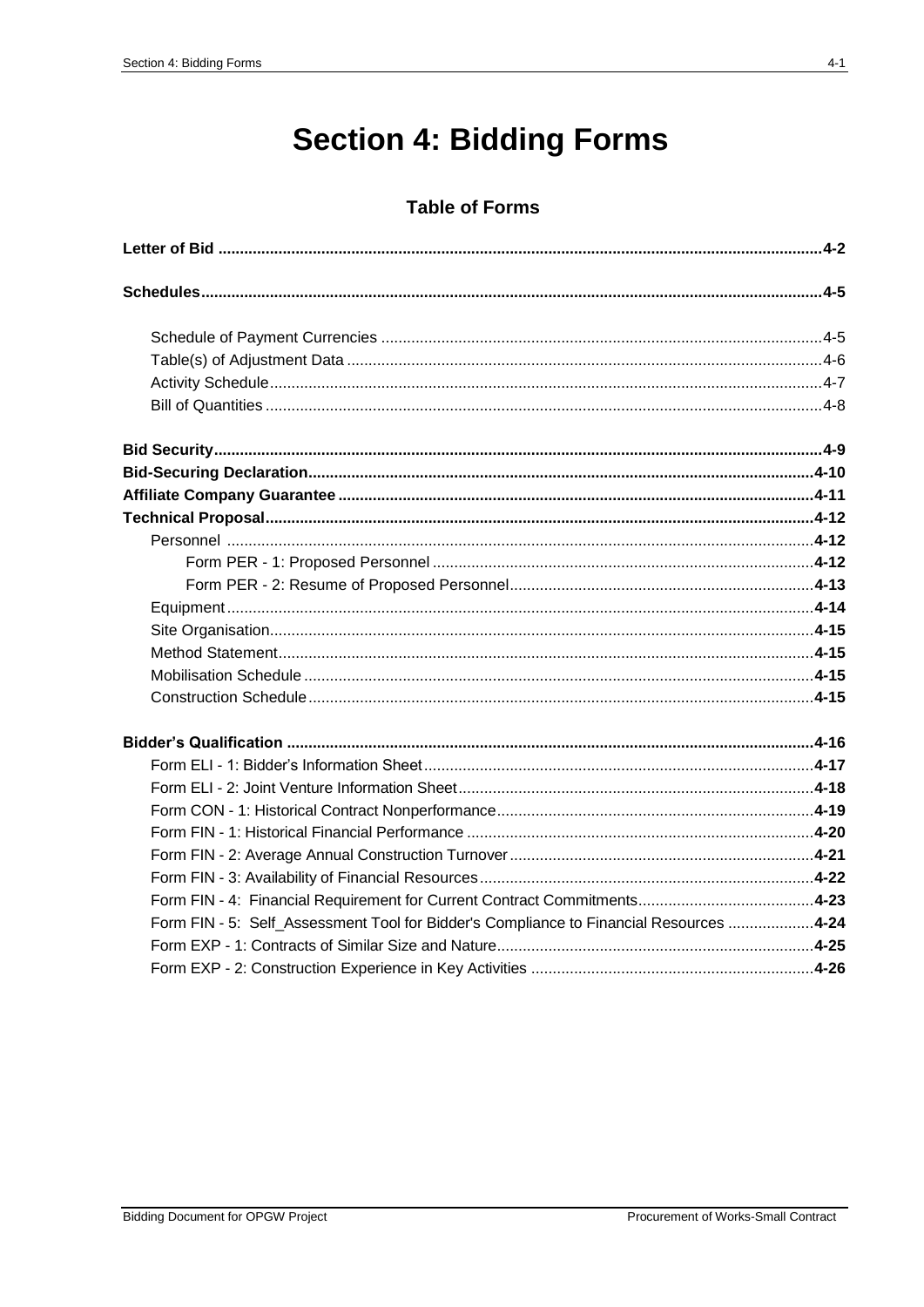## **Letter of Bid**

-Note-

*The Bidder must accomplish the Letter of Bid on its letterhead clearly showing the Bidder's complete name and address.*

Date: ..................................................

Invitation for Bid No.: ..................................................

To: Solomon Power (SP)

We, the undersigned, declare that:

- (a) We have examined and have no reservations to the Bidding Documents, including Addenda issued in accordance with Instructions to Bidders (ITB) Clause 8.
- (b) We offer to execute in conformity with the Bidding Documents the following Works: Design, Supply and installation of the Lungga – Honiara OPGW and associated works as specified.
- (c) The total price of our Bid, excluding any discounts offered in item (d) below is:

[*amount of foreign currency in words*], [*amount in figures*], and [*amount of local currency in words*], [*amount in figures*]

*The total bid price from the Summary of Bill of Quantities for admeasurement contracts or Activity Schedule for lump sum contracts should be entered by the Bidder inside this box. Absence of the total bid price in the Letter of Bid may result in the rejection of the bid.*

- (d) The discounts offered and the methodology for their application are as follows: **Not applicable.**
- (e) Our bid shall be valid for a period of 128 days from the date fixed for the Bid Submission deadline in accordance with the Bidding Documents, and this shall remain binding upon us and may be accepted at any time before the expiration of that period.
- (f) If our Bid is accepted, we commit to obtain a Performance Security in accordance with the Bidding Document.
- (g) Our firm, including any Subcontractors or Suppliers for any part of the Contract, have nationalities from eligible countries in accordance with ITB 4.2.
- (h) We, including any Subcontractors or Suppliers for any part of the Contract, do not have any conflict of interest in accordance with ITB 4.3.
- (i) We are not participating, as a Bidder, either individually or as partner in a Joint Venture, in more than one Bid in this bidding process in accordance with ITB 4.3(e), other than alternative offers submitted in accordance with ITB 13.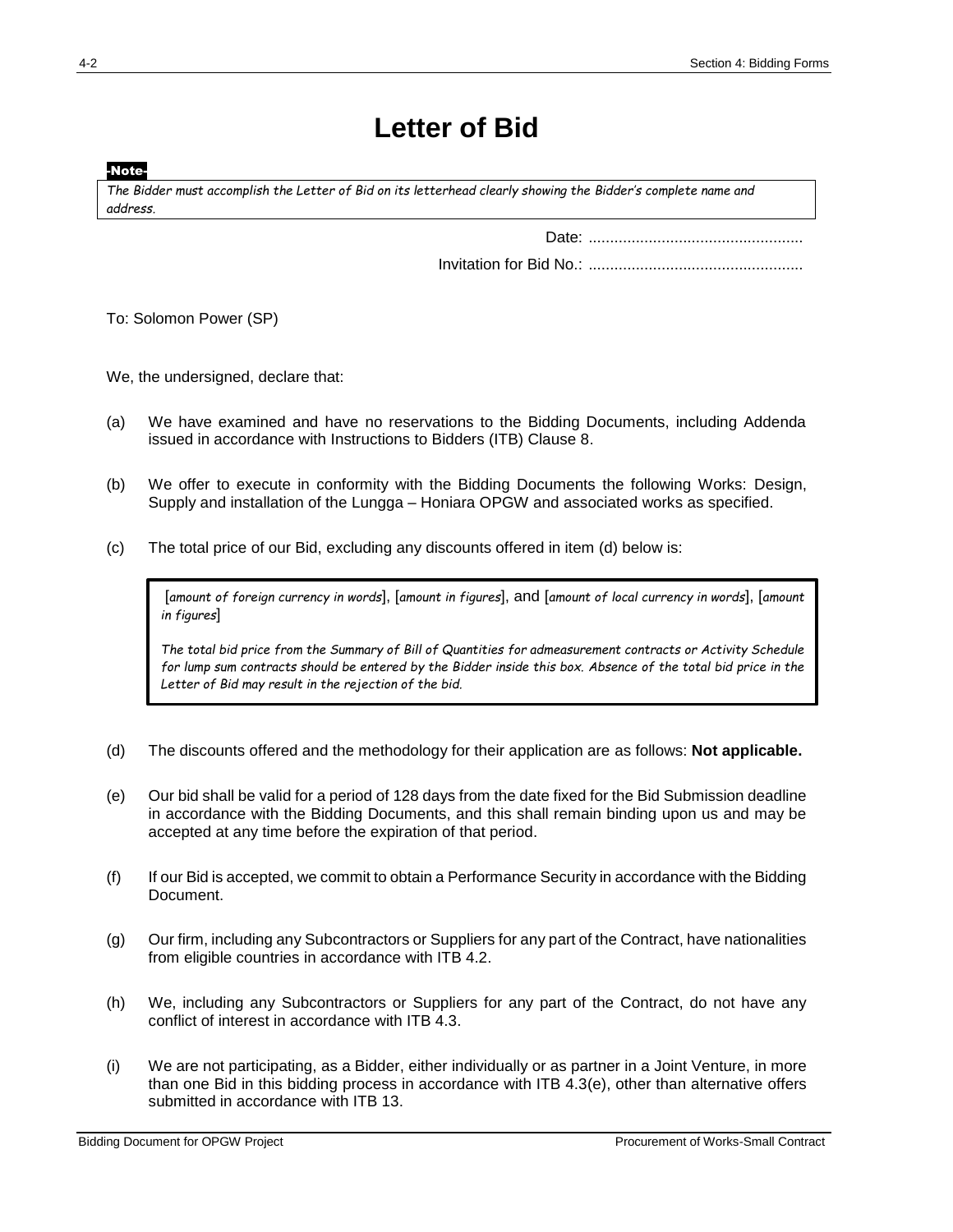(j) Our firm, Joint Venture Partners, Associates, Parent Company, Affiliates or Subsidiaries, including any Subcontractors or Suppliers for any part of the Contract, are not, or have never been, temporarily suspended, debarred, declared ineligible, or blacklisted by the Employer's, any international organisation, and other donor agency(ies).

If so debarred, declared ineligible, temporarily suspended, or blacklisted, please state details (as applicable to each Joint Venture Partner, Associate, Parent Company, Affiliate, Subsidiaries, Subcontractors, and/or Suppliers):

- (i) Name of Institution:
- (ii) Period of debarment, ineligibility, or blacklisting [*start and end date*]: \_\_\_\_\_\_\_\_\_\_\_\_
- (iii) Reason for the debarment, ineligibility, or blacklisting: \_\_\_\_\_\_\_\_\_\_\_\_\_\_\_\_
- (k) Our firms, Joint Venture Partners, Associates, Parent Company's Affiliates or Subsidiaries, including any Subcontractors or Suppliers key officers and directors have not been [*charged or convicted*] of any criminal offense (including felonies and misdemeanors) or infractions/violations of ordinance which carry the penalty of imprisonment.

If so charged or convicted, please state details:

- (i) Nature of the offense/violation:
- (ii) Court and/or area of jurisdiction: \_\_\_\_\_\_\_\_\_\_
- (iii) Resolution [i*.e. dismissed; settled; convicted/duration of penalty*]:
- (iv) Other relevant details [*please specify*]:
- (l) We understand that it is our obligation to notify SP should our firm, Joint Venture Partners, Associates, Parent Company, Affiliates or Subsidiaries, including any Subcontractors or Suppliers, be temporarily suspended, debarred or become ineligible to work with the Employer's country, international organisations, and other donor agencies, or any of our key officers and directors be charged or convicted of any criminal offense or infractions/violations of ordinance which carry the penalty of imprisonment.
- (m) Our firm, Joint Venture Partners, Associates, Parent Company, Affiliates or Subsidiaries, including any Subcontractors or Suppliers, are not from a country which is prohibited to export goods to or receive any payments from the Employer's country by an act of compliance with a decision of the United Nations Security Council taken under Chapter VII of the Charter of the United Nations.
- (n) [We are not a [ Government-owned enterprise] / [We are a Government-Owned Enterprise but meet the requirements of ITB 4.5].**<sup>1</sup>**
- (o) We have not been suspended nor declared ineligible by the Employer based on execution of a Bid-Securing Declaration in accordance with ITB 4.6.

 $\overline{a}$ 

**<sup>1</sup>** Use one of the two options as appropriate.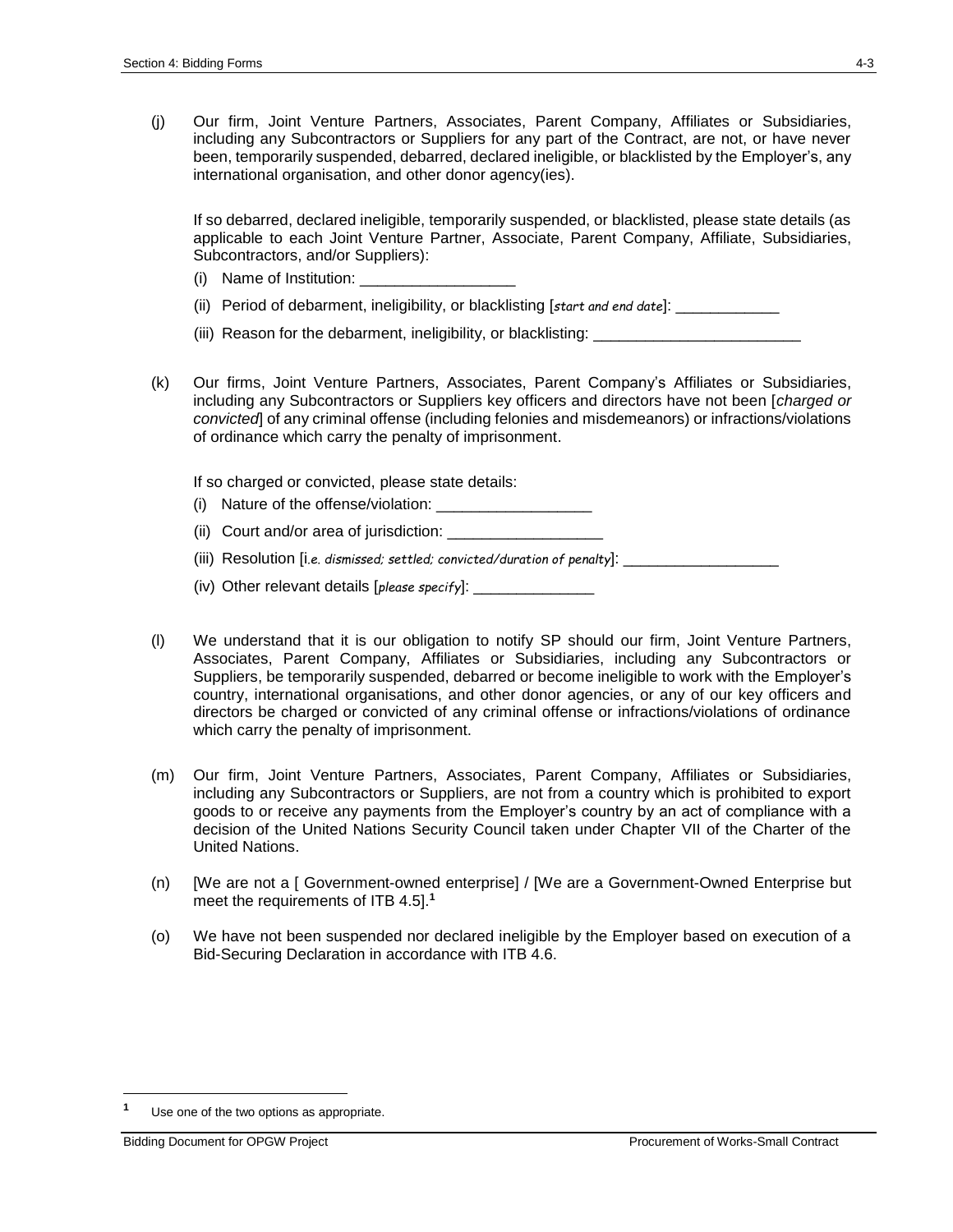(p) We have paid, or will pay the following commissions, gratuities, or fees with respect to the bidding process or execution of the Contract: **2**

| Name of Recipient |  |  |
|-------------------|--|--|
|                   |  |  |
|                   |  |  |

- (q) We understand that this Bid, together with your written acceptance thereof included in your Notification of Award, shall constitute a binding Contract between us, until a formal Contract is prepared and executed.
- (r) We understand that you are not bound to accept the Lowest Evaluated Bid or any other Bid that you may receive.
- (s) We agree to permit Solomon Power (SP) or its Representative to inspect our accounts and records and other documents relating to the Bid submission and to have them audited by auditors appointed by SP.
- (t) If our Bid is accepted, we commit to mobilising key Equipment and Personnel in accordance with the requirements set forth in Section 6 (Employer's Requirements) and our Technical Proposal, or as otherwise agreed with the Employer.
- (u) We understand that any misrepresentation that knowingly or recklessly misleads, or attempts to mislead may lead to the automatic rejection of the Bid or cancellation of the Contract, if awarded, and may result in remedial actions.

 $\overline{a}$ 

**<sup>2</sup>** If none has been paid or is to be paid, indicate "None".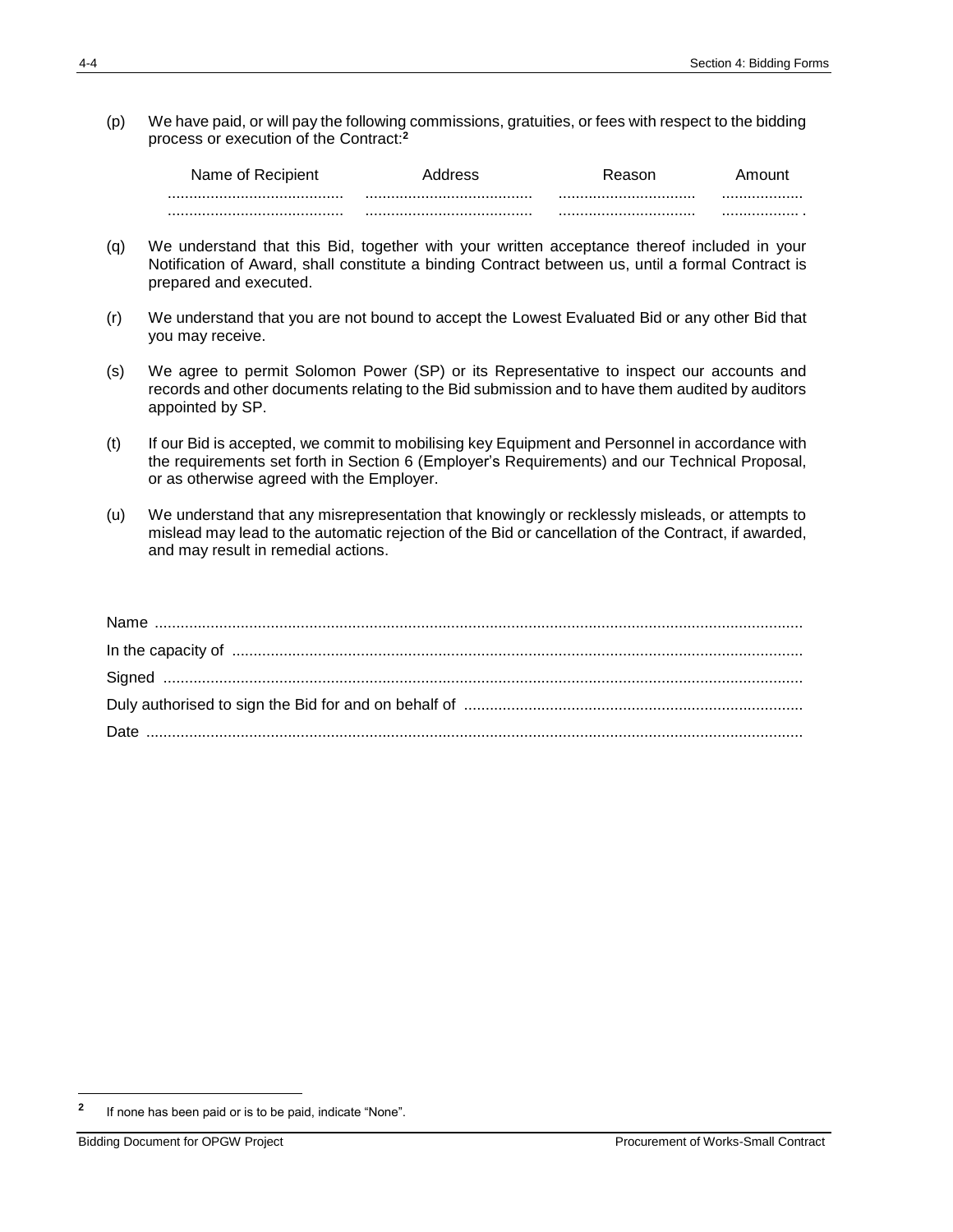# **Bill of Quantities**

**Refer to Attached BOQ**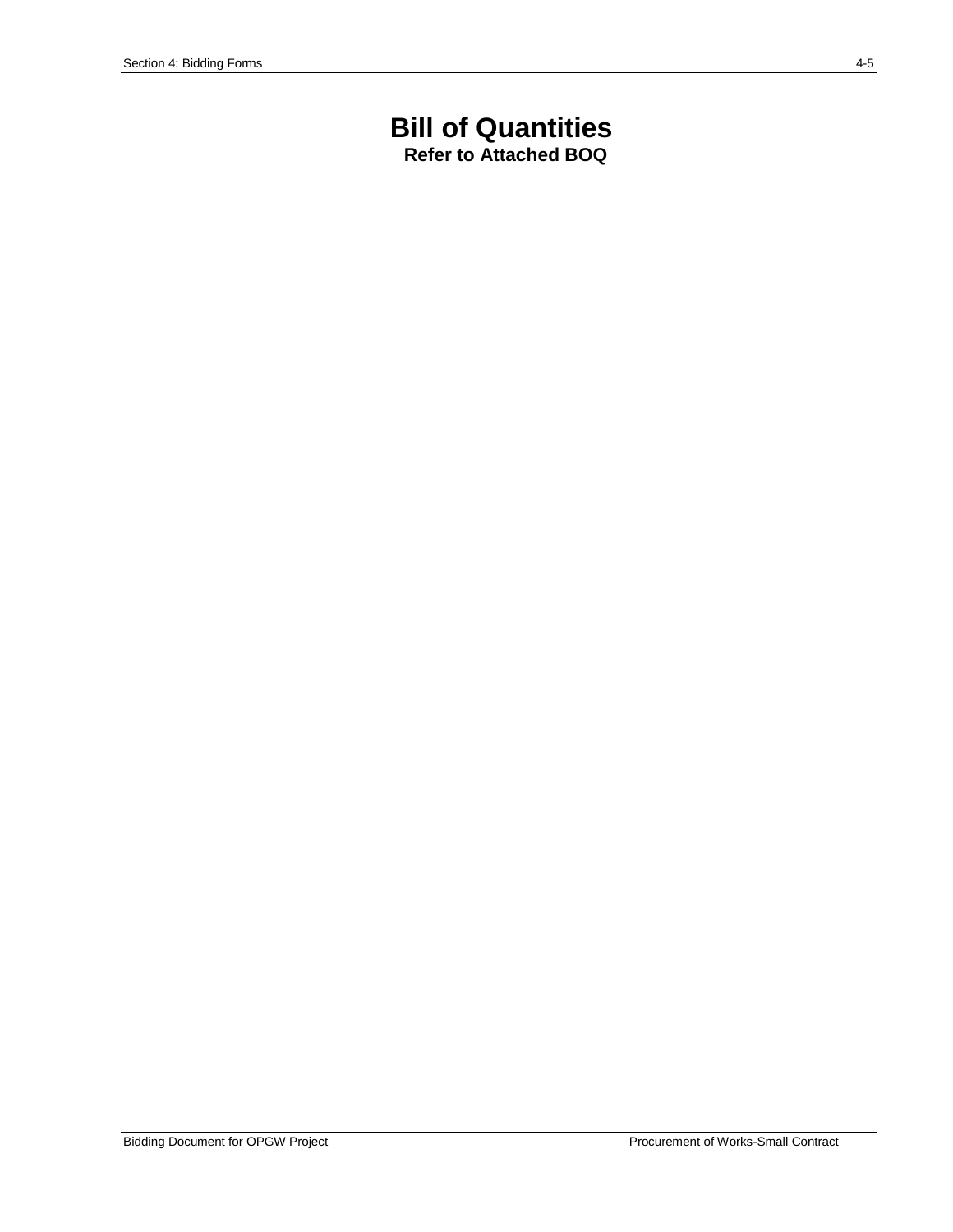## **Bid Security**

## **Bank Guarantee**

[*Bank's name, and address of issuing branch or office*] **3**

| Beneficiary: Solomon Power, Ranadi, Honiara, Solomon Islands |
|--------------------------------------------------------------|
|                                                              |
|                                                              |

We have been informed that [*name of the bidder*] (hereinafter called "the Bidder") has submitted to you its bid dated [*please specify*] (hereinafter called "the Bid") for the execution of [ *name of contract*] under Invitation for Bids No. [*please specify*] ("the IFB").

Furthermore, we understand that, according to your conditions, bids must be supported by a bid guarantee.

At the request of the Bidder, we [*name of bank*] hereby irrevocably undertake to pay you any sum or sums not exceeding in total an amount of [*amount in words*] [*amount in figures*] upon receipt by us of your first demand in writing accompanied by a written statement stating that the Bidder is in breach of its obligation(s) under the Bid conditions, because the Bidder

- (a) has withdrawn its Bid during the period of bid validity specified by the Bidder in the Letter of Bid; or
- (b) does not accept the correction of errors in accordance with the Instructions to Bidders (hereinafter "the ITB"); or
- (c) having been notified of the acceptance of its Bid by the Employer during the period of Bid Validity, (i) fails or refuses to execute the Contract Agreement, or (ii) fails or refuses to furnish the Performance security, in accordance with the ITB, or (iii) fails or refuses to furnish the domestic preference security, if required.

This guarantee will expire (a) if the Bidder is the successful Bidder, upon our receipt of copies of the Contract Agreement signed by the Bidder and the Performance Security issued to you upon the instruction of the Bidder; and (b) if the Bidder is not the successful Bidder, upon the earlier of (i) our receipt of a copy your notification to the Bidder of the name of the successful Bidder, or (ii) 28 days after the expiration of the Bidder's bid.

Consequently, any demand for payment under this guarantee must be received by us at the office on or before that date.

This guarantee is subject to the Uniform Rules for Demand Guarantees, ICC Publication No. 458.**<sup>4</sup>**

[*Authorised signature(s) and bank's seal (where appropriate)*]

 $\overline{a}$ 

**<sup>3</sup>** All italicised text is for use in preparing this form and shall be deleted from the final document.

**<sup>4</sup>** Or 758 as applicable.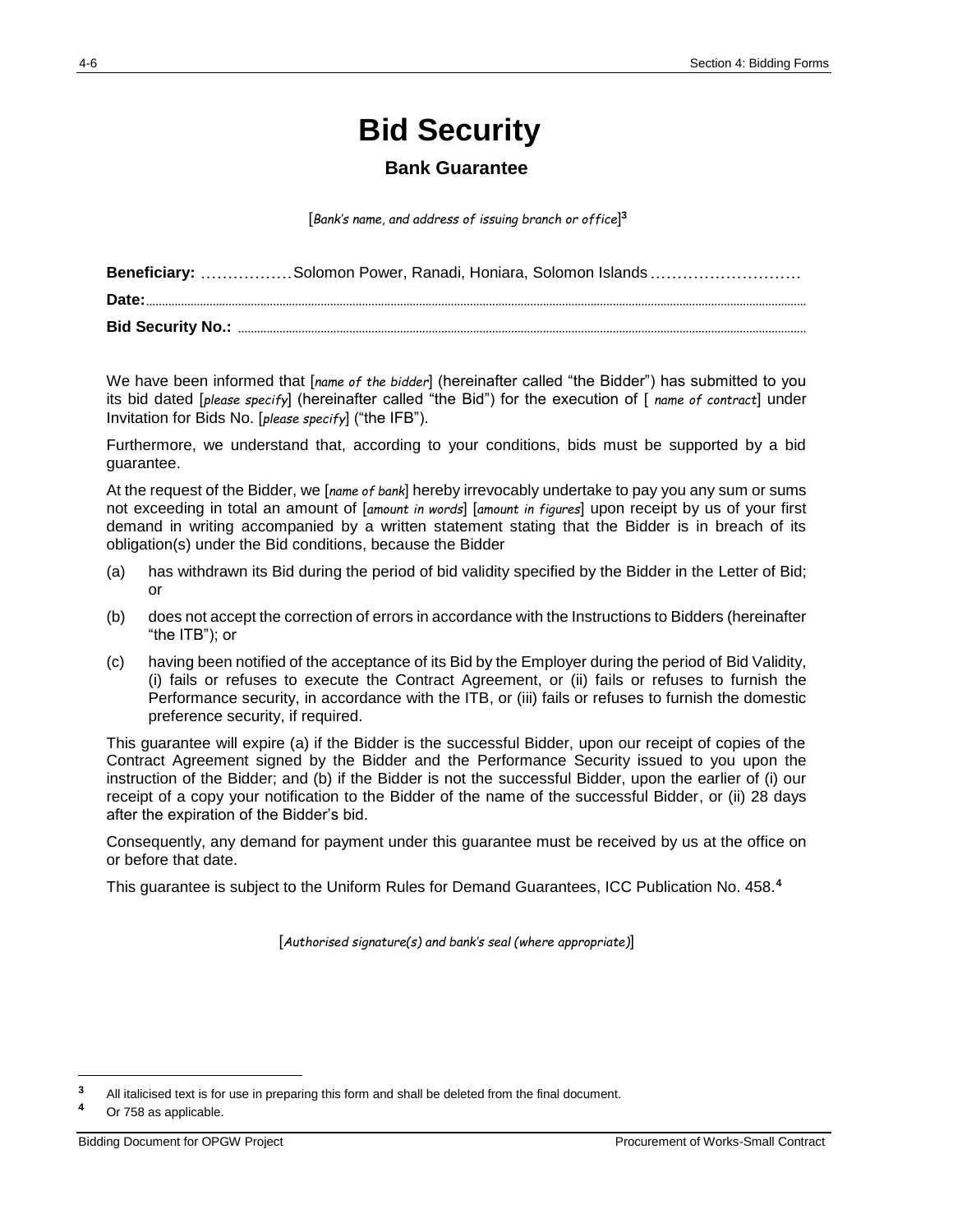## **Bid-Securing Declaration**

Date: *[insert date (as day, month and year)]* Bid No.: *[insert number of bidding process]* Alternative No.: *[insert identification No if this is a bid for an alternative]*

## **To: Solomon Power**

We, the undersigned, declare that:

We understand that, according to your conditions, Bids must be supported by a Bid Securing Declaration.

We accept that we will automatically be suspended from being eligible for Bidding in any Contract with the Employer for the period of time of 5 years starting on the date that we receive a notification from the Employer*,* if we are in breach of our obligation(s) under the Bid conditions, because we:

have withdrawn our Bid during the period of Bid Validity specified in the Letter of Bid; or

do not accept the correction of errors in accordance with the Instruction to Bidders (hereinafter "the ITB"); or

(a) having been notified of the acceptance of our Bid by the Employer during the period of Bid Validity, (i) fail or refuse to execute the Contract, if required; (ii) fail or refuse to furnish the Performance Security, in accordance with the ITB; or (iii) fail or refuse to furnish the Domestic Preference Security, if required.

We understand that this Bid-Securing Declaration shall expire if we are not the successful Bidder, upon the earlier of (i) our receipt of your notification to us of the name of the successful Bidder; or (ii) 28 days after the expiration of our Bid.

Signed: [insert signature of person whose name and capacity are shown]

In the capacity of [insert legal capacity of person signing the Bid-Securing Declaration]

Name: [insert complete name of person signing the Bid-Securing Declaration]

Duly authorised to sign the bid for and on behalf of *[insert complete name of the Bidder]*

Dated on \_\_\_\_\_\_\_\_\_\_\_\_\_\_ day of \_\_\_\_\_\_\_\_\_\_\_\_\_\_\_\_\_\_\_\_\_\_, \_\_\_\_\_\_\_\_\_\_

Corporate Seal [where appropriate]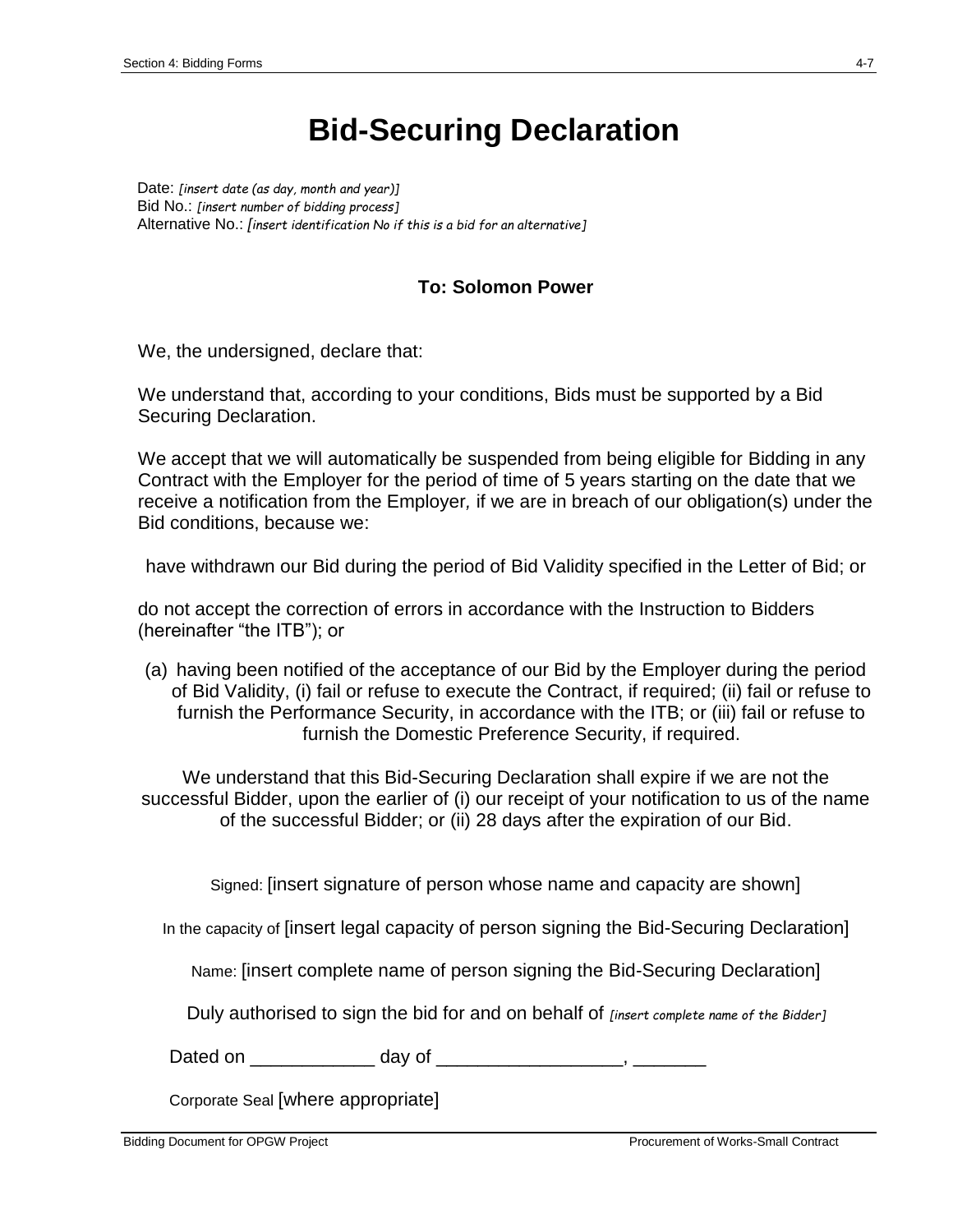## **AFFILIATE COMPANY GUARANTEE**

Lungga – Honiara OPGW, Contract No.: Name and address of Employer: Solomon Power, Ranadi, Honiara, Solomon Islands

We have been informed that [(*name of Contractor*] (hereinafter called the "Contractor") is submitting an offer for the above-referenced Contract in response to your invitation, and that the conditions of your invitation require its offer to be supported by an affiliate company guarantee.

In consideration of you, the Employer, awarding the Contract to the Contractor, we [*name of affiliated company*] irrevocably and unconditionally guarantee to you, as a primary obligation, that (i) throughout the duration of the Contract, we will make available to the Contractor our financial, technical capacity, expertise and resources required for the Contractor's satisfactory performance of the Contract; and (ii) we are fully committed, along with the Contractor, to ensuring a satisfactory performance of the Contract.

If the Contractor fails to so perform its obligations and liabilities and comply with the Contract, we will indemnify the Employer against and from all damages, losses and expenses (including legal fees and expenses) which arise from any such failure for which the Contractor is liable to the Employer under the Contract.

This guarantee shall come into full force and effect when the Contract comes into full force and effect. If the Contract does not come into full force and effect within a year of the date of this guarantee, or if you demonstrate that you do not intend to enter into the Contract with the Contractor, this guarantee shall be void and ineffective. This guarantee shall continue in full force and effect until all the Contractor's obligations and liabilities under the Contract have been discharged, when this guarantee shall expire and shall be returned to us, and our liability hereunder shall be discharged absolutely.

This guarantee shall apply and be supplemental to the Contract as amended or varied by the Employer and the Contractor from time to time. We hereby authorise them to agree on any such Amendment or Variation, the due performance of which and compliance with which by the Contractor are likewise guaranteed hereunder. Our obligations and liabilities under this guarantee shall not be discharged by any allowance of time or other indulgence whatsoever by the Employer to the Contractor, or by any Variation or Suspension of the Works to be executed under the Contract, or by any Amendments to the Contract or to the

Constitution of the Contractor or the Employer, or by any other matters, whether with or without our knowledge or consent.

This guarantee shall be governed by the law of the same country (or other jurisdiction) that governs the Contract and any dispute under this guarantee shall be finally settled under the [*Rules or Arbitration provided in the Contract*]. We confirm that the benefit of this guarantee may be assigned subject only to the provisions for assignment of the Contract.

|  |                                         | 'sianature)                             |
|--|-----------------------------------------|-----------------------------------------|
|  | (name                                   | name                                    |
|  | (position in parent/subsidiary company) | (position in parent/subsidiary company) |

#### -- Note --

*If permitted in accordance with ITB 38.2 of the BDS, the Bidder shall fill out the Affiliate Company Guarantee Form for each subsidiary, parent entity, affiliate, Subcontractor, etc. that the Bidder submits for consideration of the Employer in determining its qualifications.*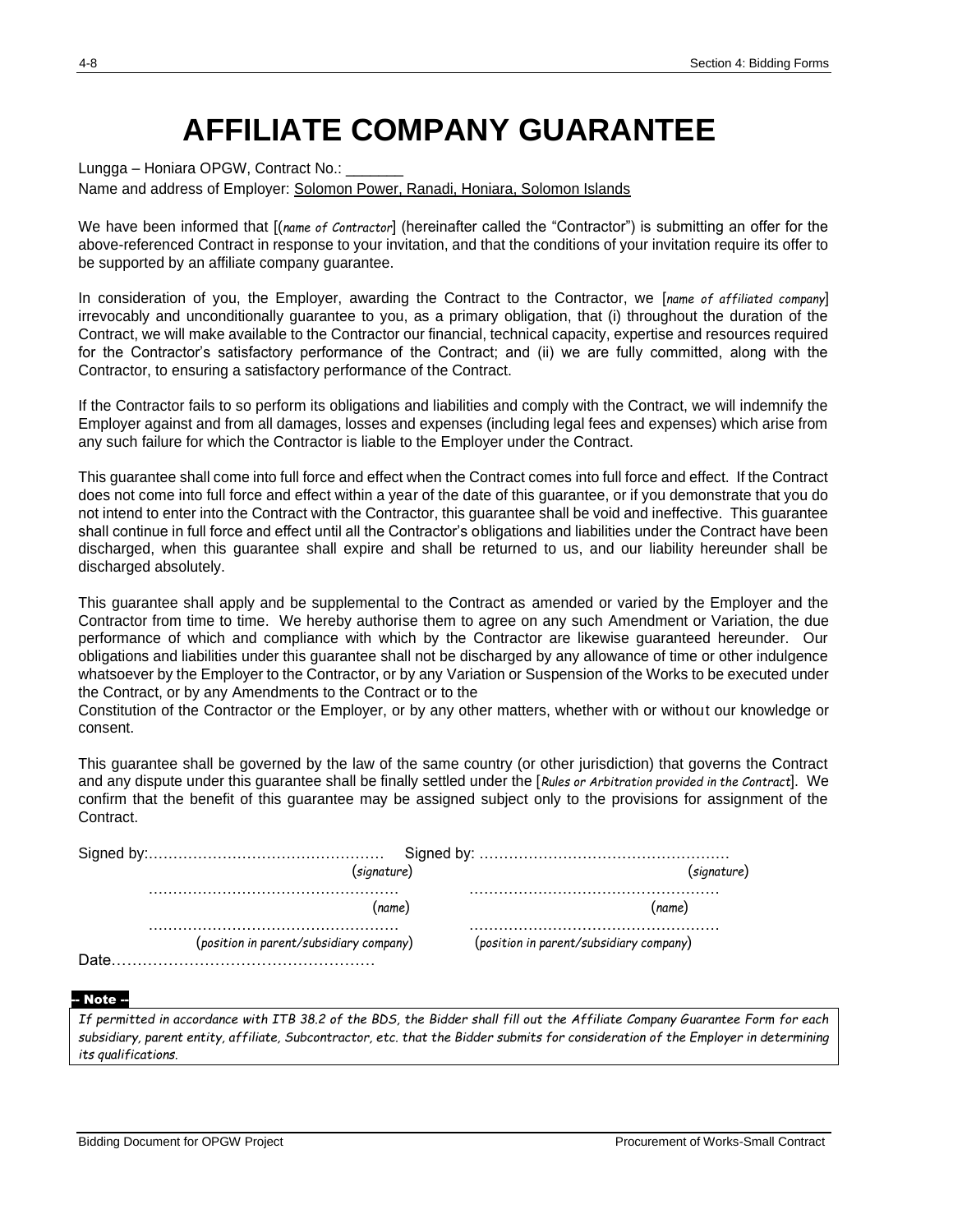## **Technical Proposal**

### **Personnel**

#### **Form PER – 1: Proposed Personnel**

Bidder should provide the details of the proposed personnel and their experience record in the relevant Information Forms below for each candidate:

| $\ddot{\mathbf{1}}$ . | <b>Title of position</b> |
|-----------------------|--------------------------|
|                       | Name                     |
| 2.                    | <b>Title of position</b> |
|                       | Name                     |
| 3.                    | <b>Title of position</b> |
|                       | <b>Name</b>              |
| 4.                    | <b>Title of position</b> |
|                       | <b>Name</b>              |
| 5.                    | <b>Title of position</b> |
|                       | <b>Name</b>              |
| etc.                  | <b>Title of position</b> |
|                       | Name                     |

### -- Note --

*All titles of positions will be as listed in Section 6 (Employer's Requirements).*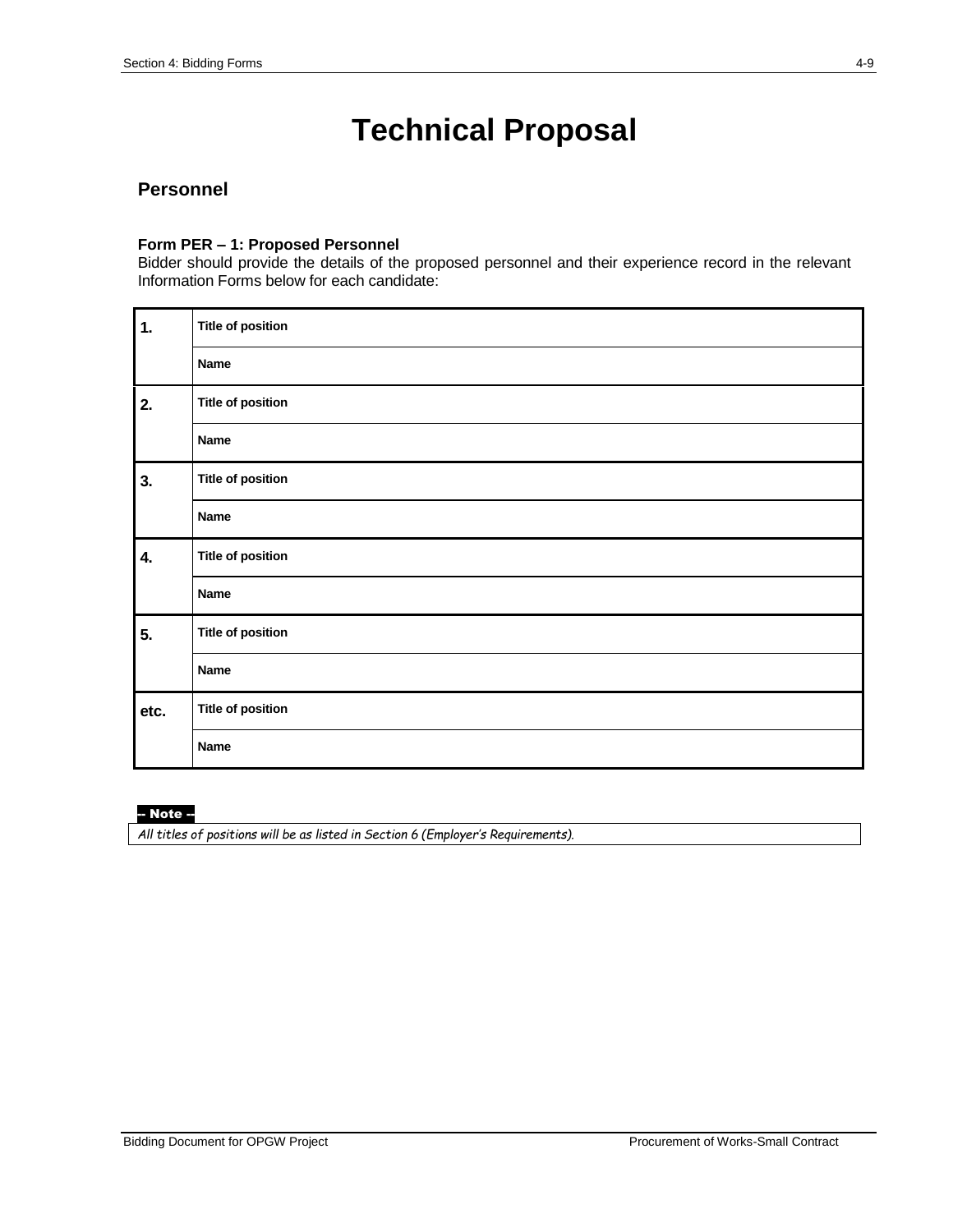### **Form PER – 2: Resume of Proposed Personnel**

The Bidder shall provide all the information requested below. Use one form for each position.

| <b>Position</b>          |                                    |                                       |  |
|--------------------------|------------------------------------|---------------------------------------|--|
| Personnel<br>information | <b>Name</b>                        | Date of birth                         |  |
|                          | <b>Professional qualifications</b> |                                       |  |
| Present<br>employment    | Name of employer                   |                                       |  |
|                          | Address of employer                |                                       |  |
|                          | <b>Telephone</b>                   | Contact (manager / personnel officer) |  |
|                          | Fax                                | E-mail                                |  |
|                          | Job title                          | Years with present employer           |  |

Summarise professional experience in reverse chronological order. Indicate particular technical and managerial experience relevant to the project.

| <b>From</b> | Т٥ | <b>Company, Project, Position and Relevant</b><br><b>Technical and Management Experience</b> |  |
|-------------|----|----------------------------------------------------------------------------------------------|--|
|             |    |                                                                                              |  |
|             |    |                                                                                              |  |
|             |    |                                                                                              |  |
|             |    |                                                                                              |  |
|             |    |                                                                                              |  |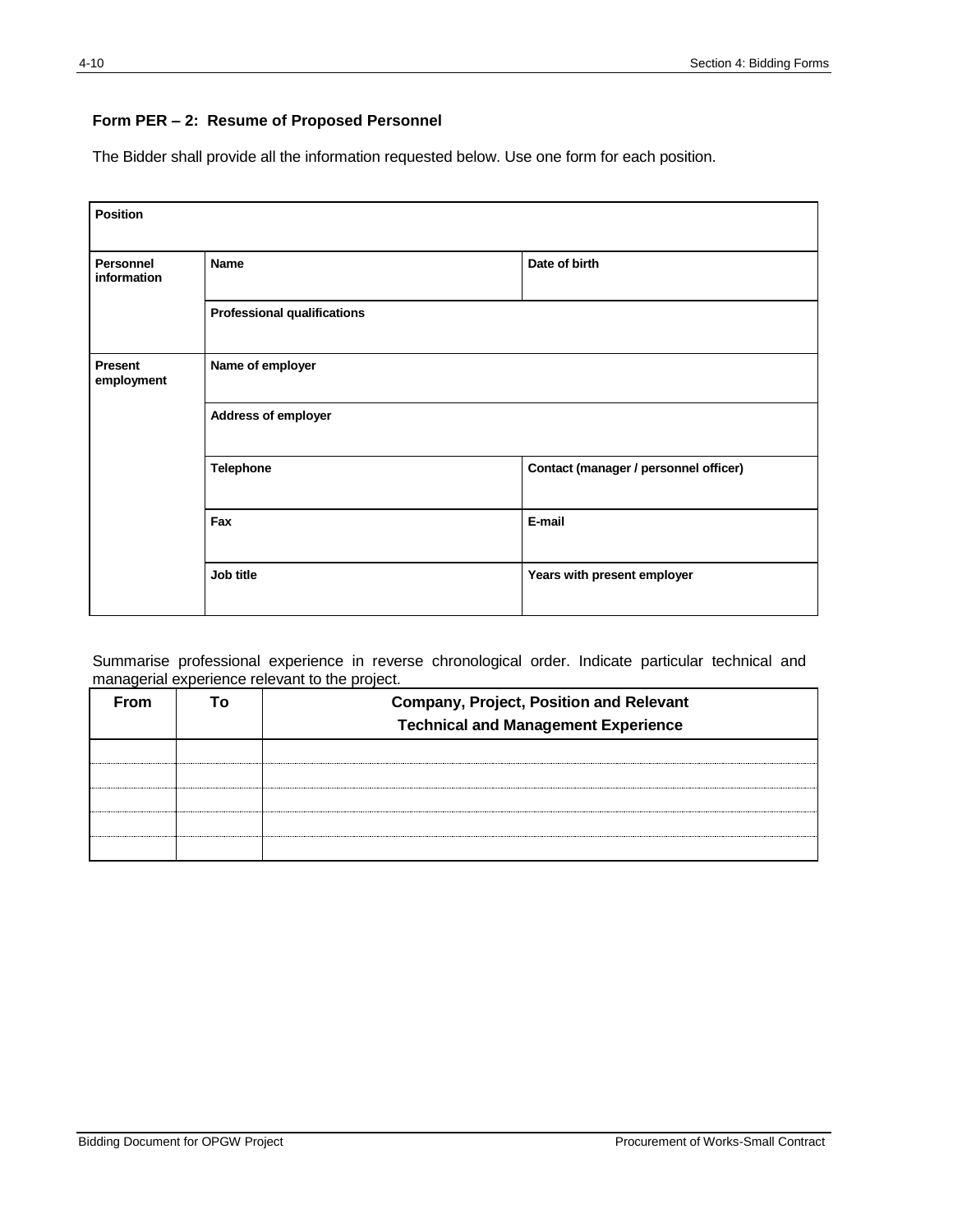## **Equipment**

#### **Form EQU: Equipment**

The Bidder shall provide adequate information and details to demonstrate clearly that it has the capability to meet the equipment requirements indicated in Section 6 (Employer's Requirements), using the Forms below. A separate Form shall be prepared for each item of equipment listed, or for alternative equipment proposed by the Bidder.

| Type of Equipment                      |                                       |               |               |                               |
|----------------------------------------|---------------------------------------|---------------|---------------|-------------------------------|
|                                        |                                       |               |               |                               |
|                                        |                                       |               |               |                               |
| <b>Equipment</b><br><b>Information</b> | Name of manufacturer                  |               |               | Model and power rating        |
|                                        |                                       |               |               |                               |
|                                        | Capacity                              |               |               | Year of manufacture           |
|                                        |                                       |               |               |                               |
|                                        |                                       |               |               |                               |
| <b>Current</b>                         | <b>Current location</b>               |               |               |                               |
| <b>Status</b>                          |                                       |               |               |                               |
|                                        |                                       |               |               |                               |
|                                        | <b>Details of current commitments</b> |               |               |                               |
|                                        |                                       |               |               |                               |
|                                        |                                       |               |               |                               |
|                                        |                                       |               |               |                               |
| <b>Source</b>                          | Indicate source of the equipment      |               |               |                               |
|                                        | $\Box$ Owned                          | $\Box$ Rented | $\Box$ Leased | $\Box$ Specially manufactured |
|                                        |                                       |               |               |                               |

Omit the following information for equipment owned by the Bidder.

| Owner             | Name of owner                                                              |                               |  |
|-------------------|----------------------------------------------------------------------------|-------------------------------|--|
|                   | <b>Address of owner</b>                                                    |                               |  |
|                   | Telephone                                                                  | <b>Contact name and title</b> |  |
|                   | Fax                                                                        | <b>Telex</b>                  |  |
| <b>Agreements</b> | Details of rental / lease / manufacture agreements specific to the project |                               |  |
|                   |                                                                            |                               |  |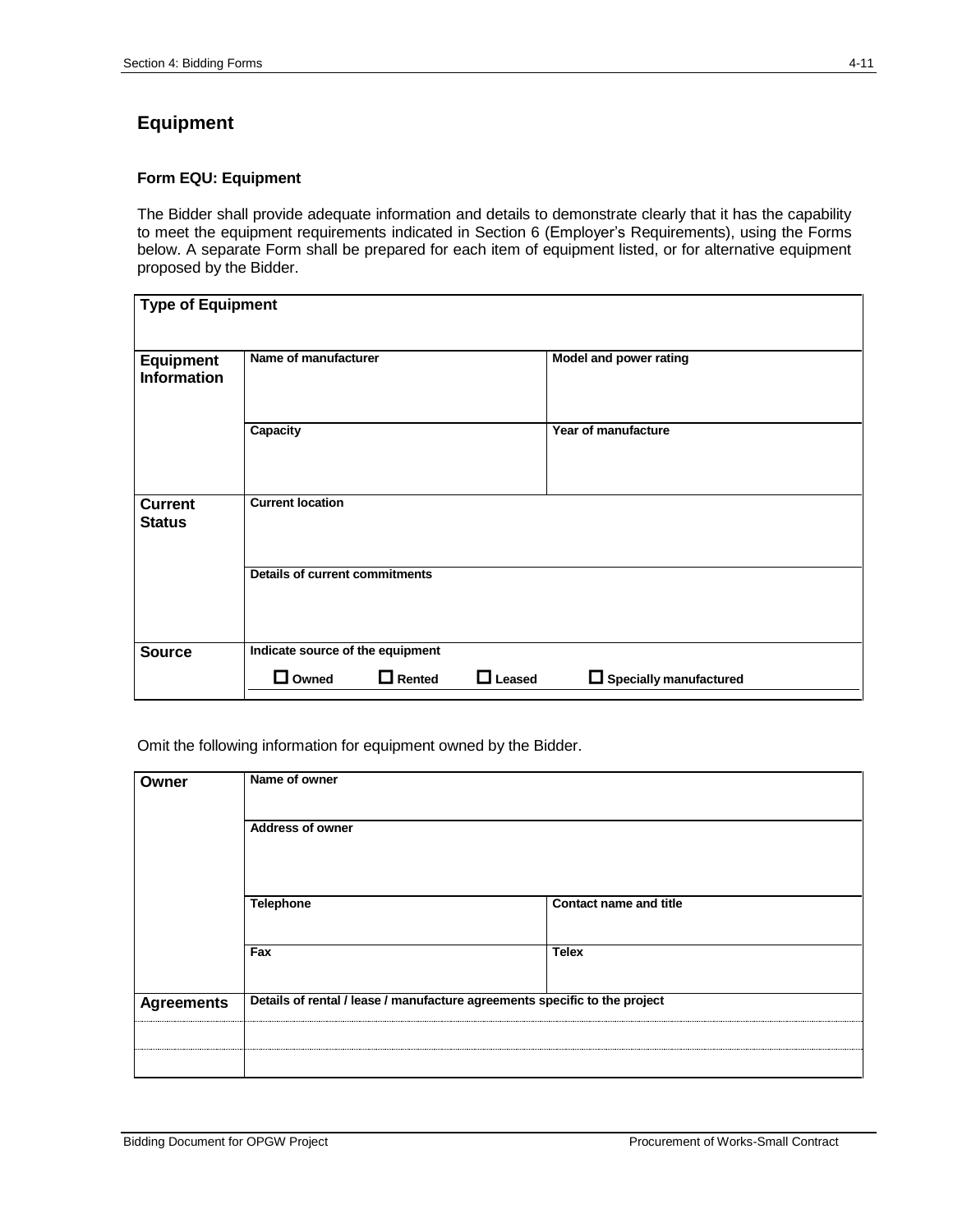## **Site Organisation**

*[Please outline concisely the detailed process of site organization that ensures a healthy and safe site throughout the construction process and describe how multiple sites are managed]*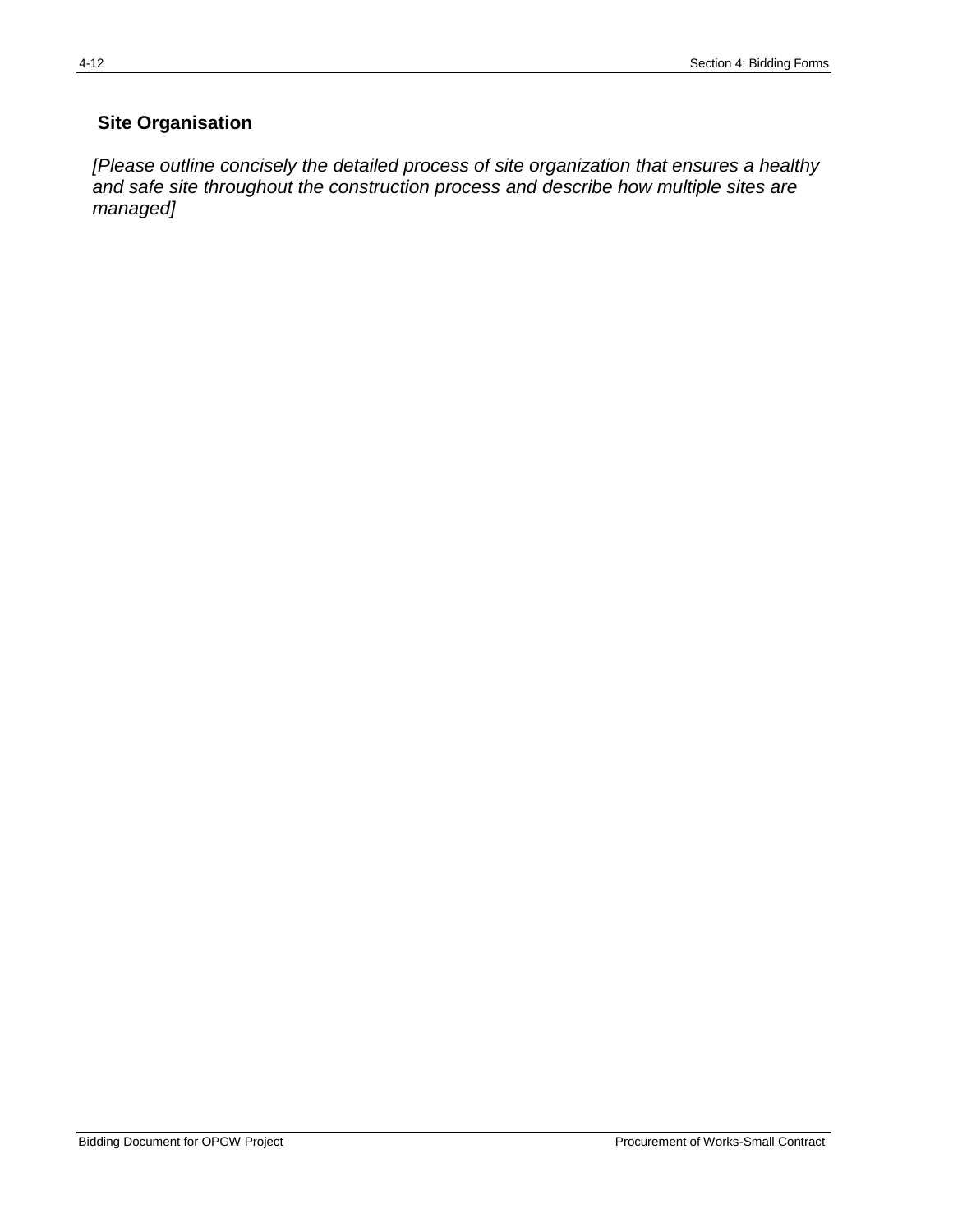## **Method Statement**

*[Please provide a description of the approach and methodology for performing the*

*Assignment. The texts and information should be compiled and presented in a way that is related to the project]*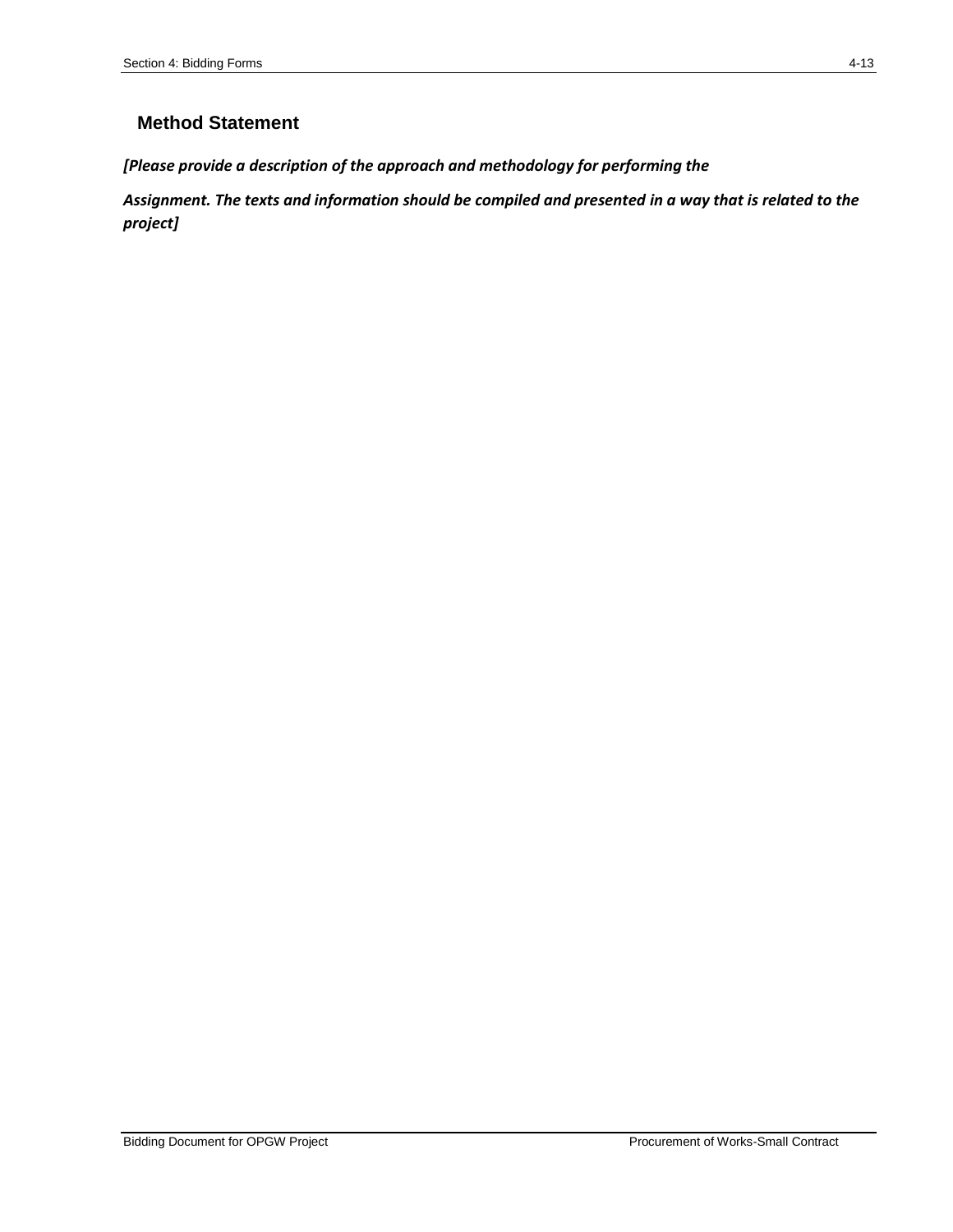## **Mobilisation Schedule**

*[Please prepare a detailed mobilization plan and describe the activities during mobilization to commence the project work, depending on what resources are available, what the requirements and the constraints are for the project]*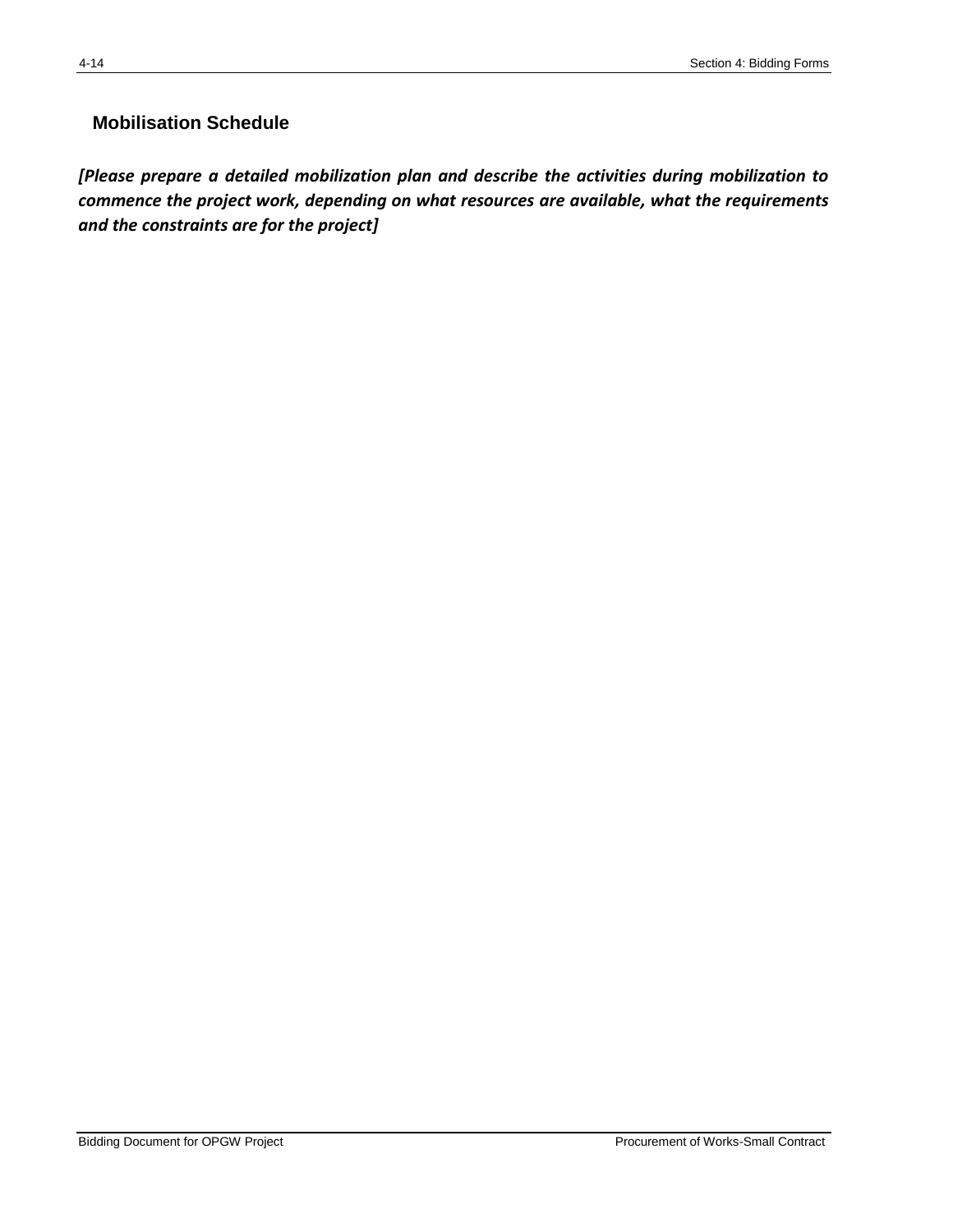## **Construction Schedule**

*[Detailed construction schedule with timelines to be submitted in Primavera-6, 19.2 version or micro soft project version 2016]*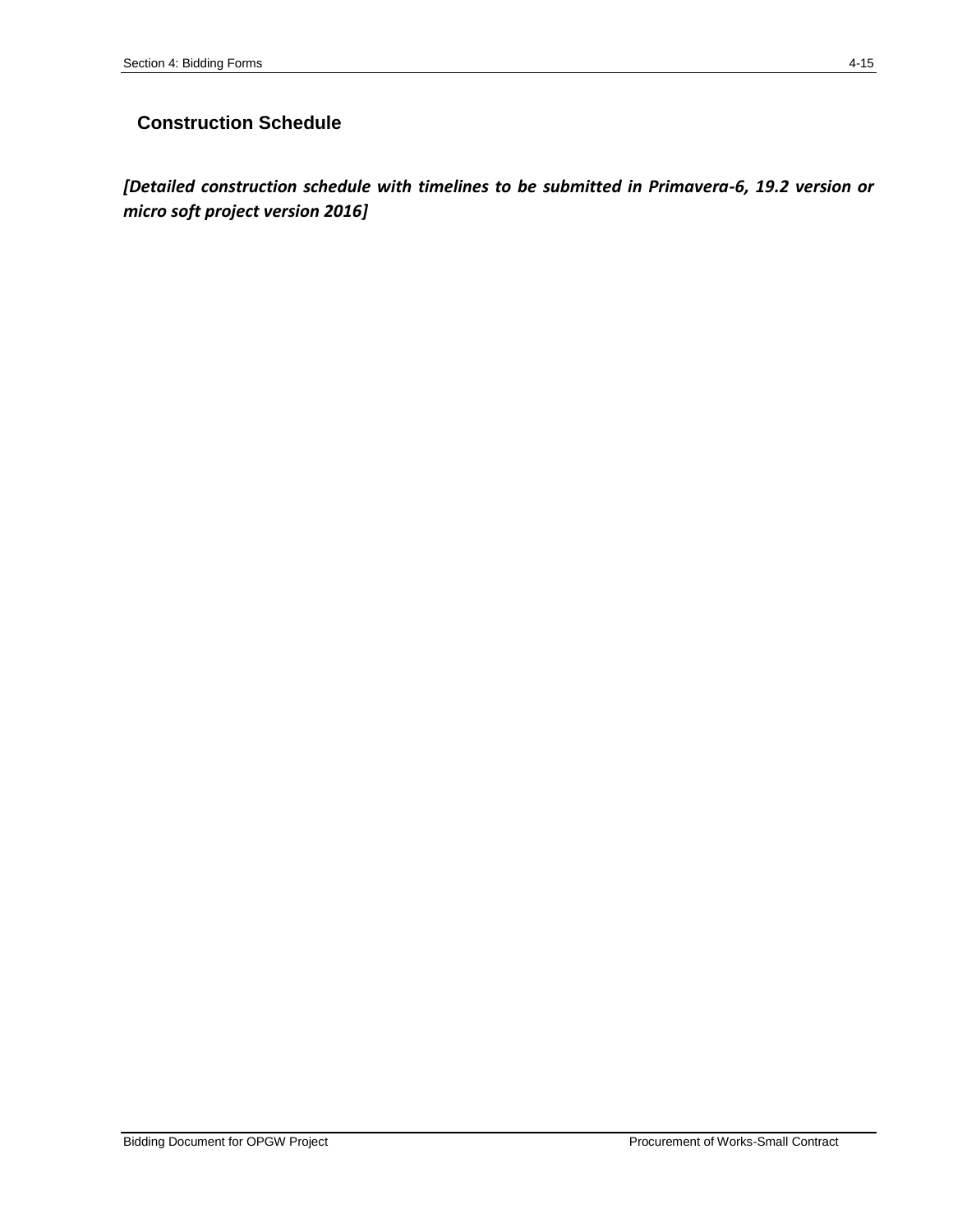## **Bidder's Qualification**

To establish its qualifications to perform the Contract in accordance with Section 3 (Evaluation and Qualification Criteria) the Bidder shall complete and submit the following forms.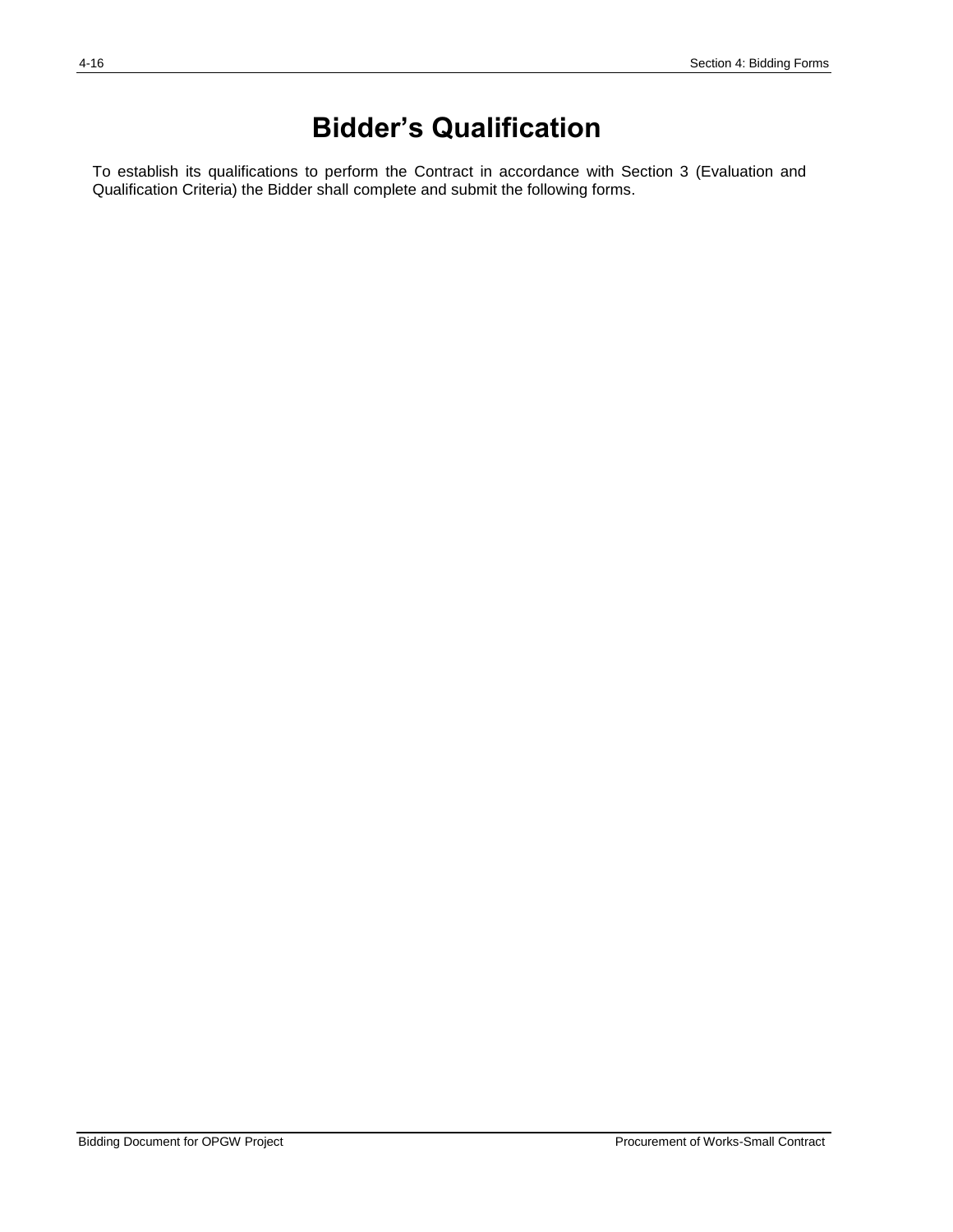## **Form ELI – 1: Bidder's Information Sheet**

| <b>Bidder's Information</b>                                                                                                                                    |  |  |
|----------------------------------------------------------------------------------------------------------------------------------------------------------------|--|--|
| Bidder's legal name                                                                                                                                            |  |  |
| In case of a Joint Venture,<br>legal name of each partner                                                                                                      |  |  |
| Bidder's country of<br>constitution                                                                                                                            |  |  |
| Bidder's year of<br>constitution                                                                                                                               |  |  |
| Bidder's legal address in<br>country of constitution                                                                                                           |  |  |
| <b>Bidder's Authorised</b><br>representative<br>(name, address, telephone<br>number(s), fax number(s), e-<br>mail address)                                     |  |  |
| Attached are copies of the following documents.                                                                                                                |  |  |
| $\Box$ 1.<br>In case of a single entity, articles of incorporation or constitution of the legal entity named above, in accordance with<br>ITB 4.1 and ITB 4.2. |  |  |
| $\Box$ 2.<br>Authorisation to represent the firm or Joint Venture named above, in accordance with ITB 20.2.                                                    |  |  |
| $\Box$ 3.<br>In case of a Joint Venture, a letter of intent to form a Joint Venture or Joint Venture agreement, in accordance with ITB 4.1.                    |  |  |
| П<br>4.<br>In case of a government-owned enterprise, any additional documents not covered under 1 above required to comply<br>with ITB 4.5.                    |  |  |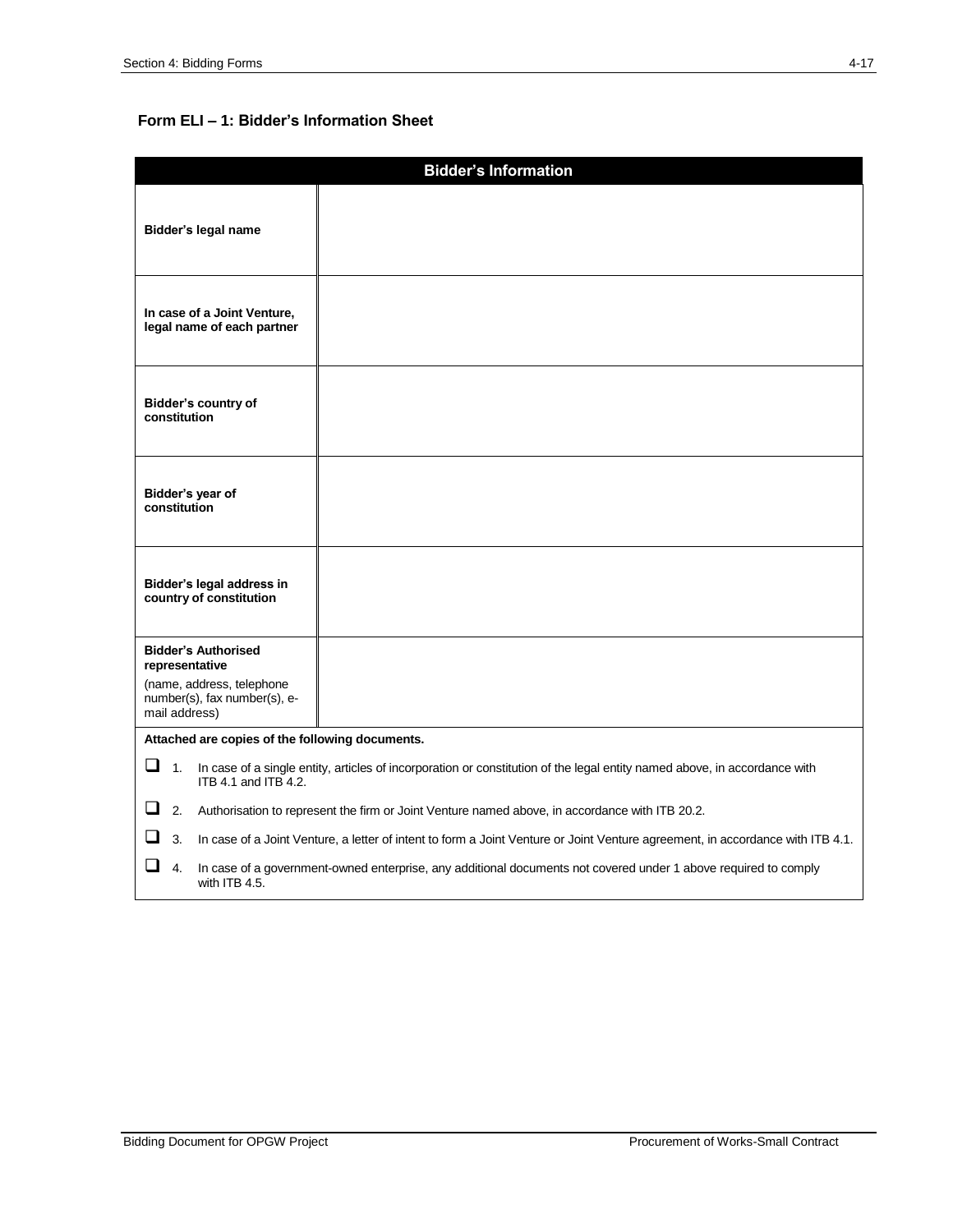#### **Form ELI - 2: Joint Venture Information Sheet**

Each member of the Joint Venture and Specialist Subcontractor must fill out this form separately.

|                                                                                                                                                                                 | Joint Venture / Specialist Subcontractor Information                                                               |  |
|---------------------------------------------------------------------------------------------------------------------------------------------------------------------------------|--------------------------------------------------------------------------------------------------------------------|--|
| Bidder's legal name                                                                                                                                                             |                                                                                                                    |  |
| Joint Venture Partner's or<br><b>Specialist Subcontractor's</b><br>legal name                                                                                                   |                                                                                                                    |  |
| Joint Venture Partner's or<br><b>Specialist Subcontractor's</b><br>country of constitution                                                                                      |                                                                                                                    |  |
| Joint Venture Partner's or<br><b>Specialist Subcontractor's</b><br>year of constitution                                                                                         |                                                                                                                    |  |
| Joint Venture Partner's or<br><b>Specialist Subcontractor's</b><br>legal address in country of<br>constitution                                                                  |                                                                                                                    |  |
| Joint Venture Partner's or<br><b>Specialist Subcontractor's</b><br>authorised representative<br>information                                                                     |                                                                                                                    |  |
| (name, address, telephone<br>number(s), fax number(s), e-<br>mail address)                                                                                                      |                                                                                                                    |  |
| Attached are copies of the following documents.                                                                                                                                 |                                                                                                                    |  |
| ںــا<br>1.                                                                                                                                                                      | Articles of incorporation or constitution of the legal entity named above, in accordance with ITB 4.1 and ITB 4.2. |  |
| 2.                                                                                                                                                                              | Authorisation to represent the firm named above, in accordance with ITB 20.2.                                      |  |
| ⊔<br>3.<br>In the case of a government-owned enterprise, documents establishing legal and financial autonomy and compliance with<br>commercial law, in accordance with ITB 4.5. |                                                                                                                    |  |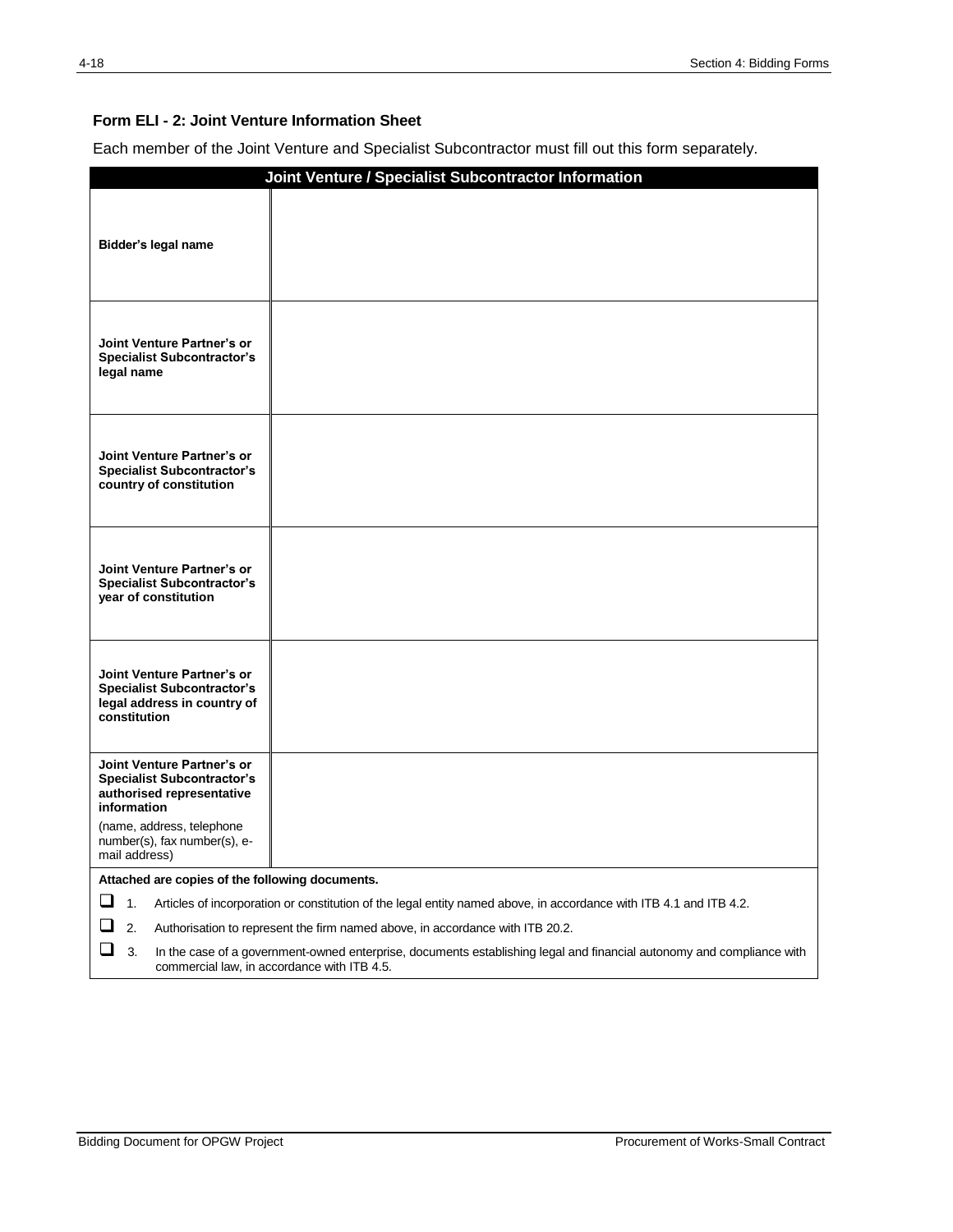#### **Form CON - 1: Historical Contract Nonperformance**

Each Bidder must fill out this form in accordance with Criteria 2.2.1 and 2.2.3 of Section 3 (Evaluation and Qualification Criteria) to describe any history of nonperforming Contracts and pending litigation or arbitration formally commenced against it.

In case of a Joint Venture, each Joint Venture Partner must fill out this form separately and provide the Joint Venture Partner's name:

Joint Venture Partner: \_\_\_\_\_\_\_\_\_\_\_\_\_\_

| Table 1: History of Nonperforming Contracts |                                                                                                                                                                                                                                                                                                                                                                                       |                           |                 |                                                                               |  |  |  |
|---------------------------------------------|---------------------------------------------------------------------------------------------------------------------------------------------------------------------------------------------------------------------------------------------------------------------------------------------------------------------------------------------------------------------------------------|---------------------------|-----------------|-------------------------------------------------------------------------------|--|--|--|
| ப<br>❏                                      | Choose one of the following:<br>No nonperforming contracts.<br>Below is a description of nonperforming contracts involving the Bidder (or each Joint Venture member if Bidder is a Joint<br>Venture).                                                                                                                                                                                 |                           |                 |                                                                               |  |  |  |
| Year                                        | Amount of Nonperformed<br>Portion of Contract (\$<br><b>Total Contract Amount</b><br>Description<br>equivalent)<br>(\$ equivalent)                                                                                                                                                                                                                                                    |                           |                 |                                                                               |  |  |  |
| [insert year]                               | Contract Identification: [indicate complete<br>[insert amount]<br>contract name/number, and any other<br>identification]<br>Name of Employer: [insert full name]<br>Address of Employer: [insert<br>street/city/country]<br>Reason(s) for nonperformance: <i>[indicate main</i><br>reason(s)]                                                                                         |                           | [insert amount] |                                                                               |  |  |  |
|                                             | <b>Table 2: Pending Litigation and Arbitration</b>                                                                                                                                                                                                                                                                                                                                    |                           |                 |                                                                               |  |  |  |
|                                             | Choose one of the following:                                                                                                                                                                                                                                                                                                                                                          |                           |                 |                                                                               |  |  |  |
|                                             | No pending litigation and arbitration.                                                                                                                                                                                                                                                                                                                                                |                           |                 |                                                                               |  |  |  |
|                                             | Below is a description of all pending litigation and arbitration involving the Bidder (or each Joint Venture member if Bidder                                                                                                                                                                                                                                                         |                           |                 |                                                                               |  |  |  |
| Year                                        | is a Joint Venture).<br>Value of<br>Pending<br><b>Matter in Dispute</b><br>Claim in \$<br>Equivalent                                                                                                                                                                                                                                                                                  |                           |                 | Value of<br><b>Pending Claim</b><br>as a<br>Percentage of<br><b>Net Worth</b> |  |  |  |
| [insert<br>year]                            | Contract Identification: [indicate complete contract name/number,<br>and any other identification]<br>Name of Employer: [insert full name]<br>Address of Employer: [insert street/city/country]<br>Matter of Dispute: [indicate full description of dispute]<br>Party who initiated the dispute: [indicate "Employer" or "Contractor"]<br>Status: <i>[indicate status of dispute]</i> | <b>linsert</b><br>amount] | [insert amount] |                                                                               |  |  |  |

#### - Note -

*Table 2 of this form shall only be included if Criterion 2.2.3 of Section 3 (Evaluation and Qualification Criteria) is applicable.*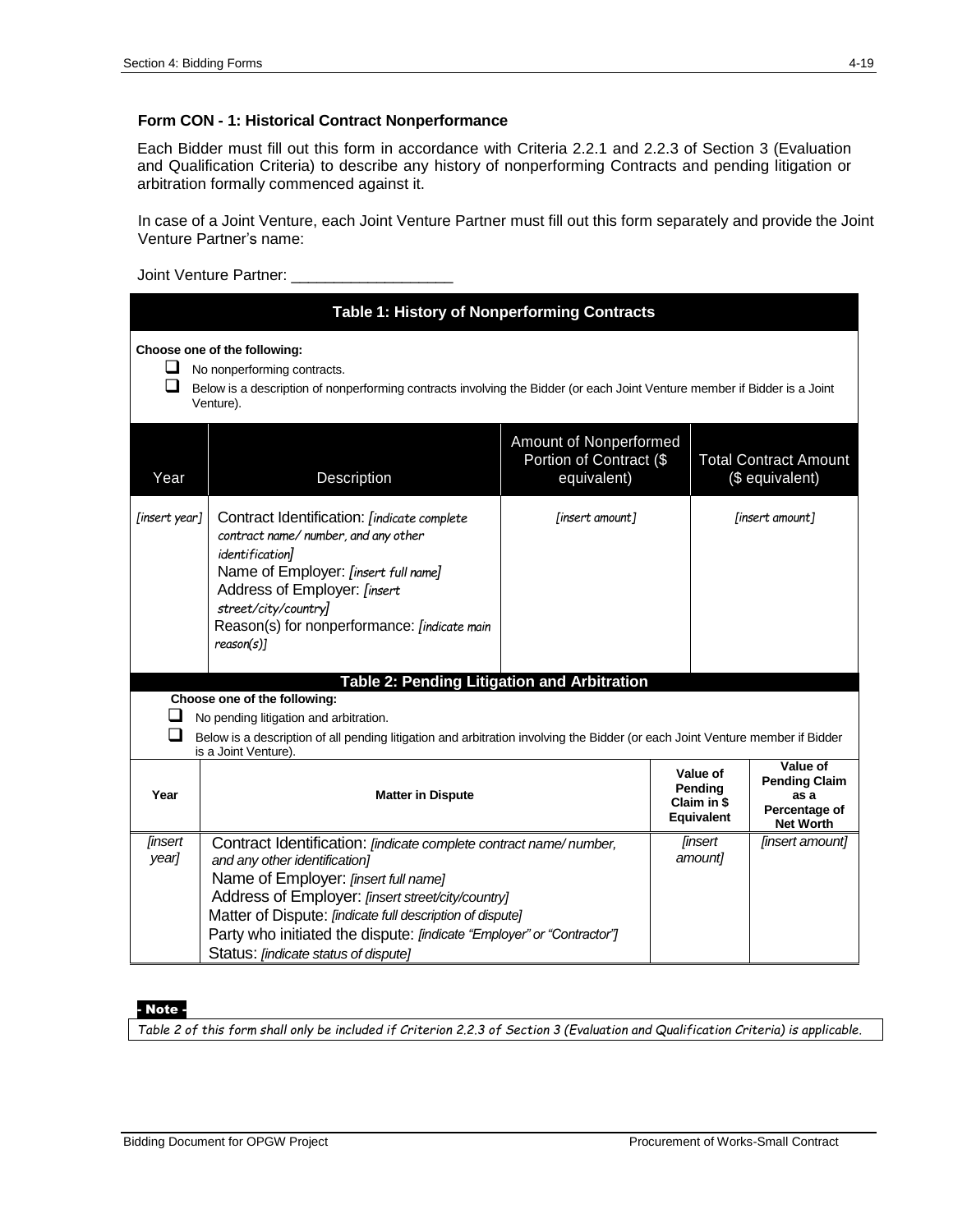### **Form FIN - 1: Historical Financial Performance**

Each Bidder must fill out this form.

In case of a Joint Venture, each Joint Venture Partner must fill out this form separately and provide the Joint Venture Partner's name:

Joint Venture Partner: \_

| <b>Financial Data for Previous Years [\$ Equivalent]</b> |         |      |  |  |  |
|----------------------------------------------------------|---------|------|--|--|--|
| Year 1:                                                  | Year 2: | Year |  |  |  |

## **Information from Balance Sheet**

| <b>Total Assets (TA)</b>           |  |  |
|------------------------------------|--|--|
| <b>Total Liabilities (TL)</b>      |  |  |
| Net Worth = TA - TL                |  |  |
| <b>Current Assets (CA)</b>         |  |  |
| <b>Current Liabilities</b><br>(CL) |  |  |
| Working Capital =<br>CA – CL       |  |  |

| <b>Most Recent</b><br><b>Working Capital</b> | To be obtained for most recent year and carried forward to FIN<br>-3 Line 1; in case of Joint Ventures, to the corresponding Joint<br>Venture Partner's FIN - 3. |
|----------------------------------------------|------------------------------------------------------------------------------------------------------------------------------------------------------------------|
|----------------------------------------------|------------------------------------------------------------------------------------------------------------------------------------------------------------------|

## **Information from Income Statement**

| <b>Total Revenues</b>                                                                                                          |  |  |  |  |  |
|--------------------------------------------------------------------------------------------------------------------------------|--|--|--|--|--|
| <b>Profits Before</b><br><b>Taxes</b>                                                                                          |  |  |  |  |  |
| <b>Profits After Taxes</b>                                                                                                     |  |  |  |  |  |
| Attached are copies of financial statements (balance sheets including all related notes, and income statements) for the last _ |  |  |  |  |  |

- years, as indicated above, complying with the following conditions. Unless otherwise required by Section 3 of the Bidding Document, all such documents reflect the financial situation of the legal
- entity or entities comprising the Bidder and not the Bidder's parent companies, subsidiaries, or affiliates.
- Historical financial statements must be audited by a certified accountant.
- Historical financial statements must be complete, including all notes to the financial statements.
- Historical financial statements must correspond to accounting periods already completed and audited (no statements for partial periods shall be requested or accepted).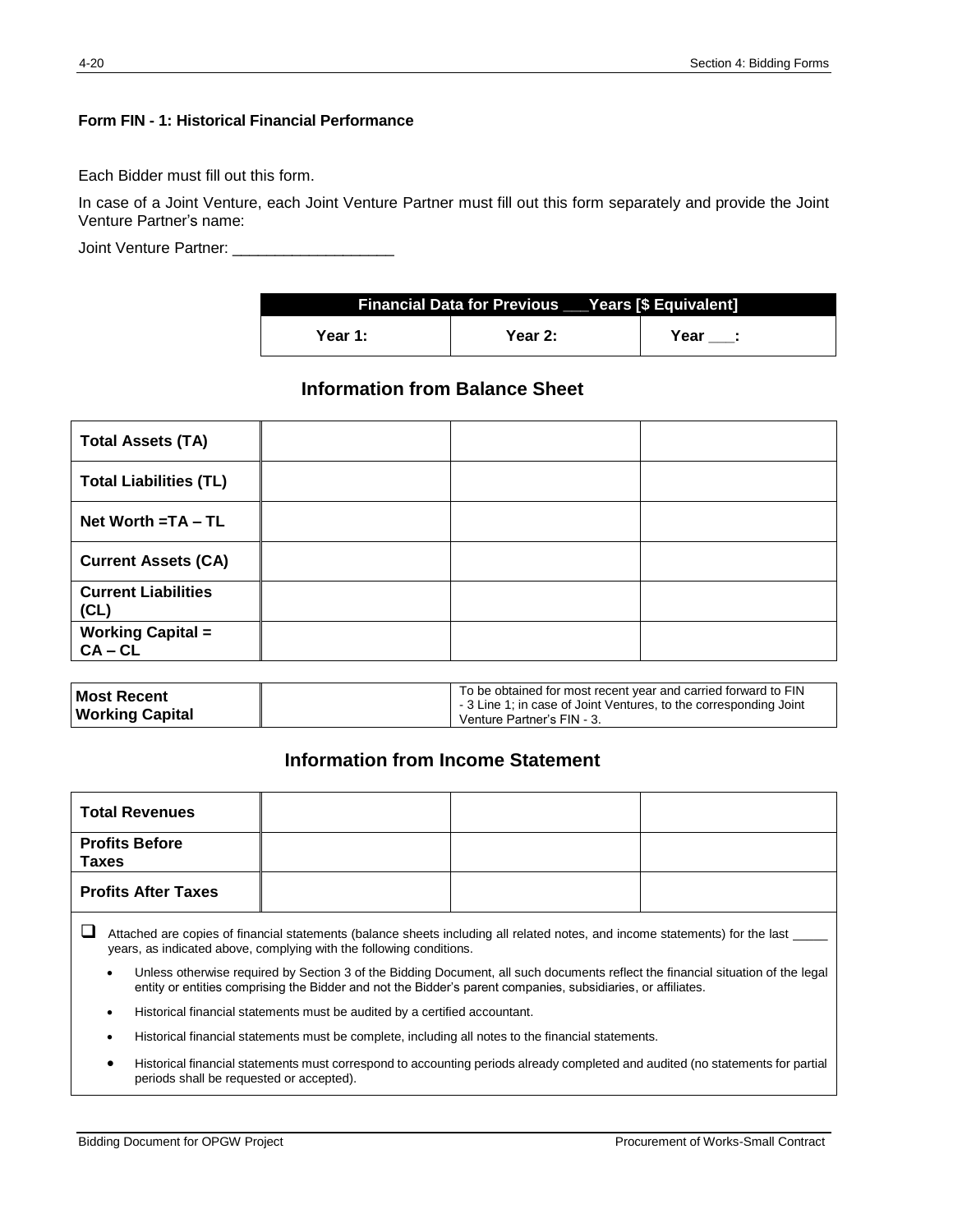#### **Form FIN - 2: Average Annual Construction Turnover**

Each Bidder must fill out this form.

The information supplied should be the Annual Turnover of the Bidder or each member of a Joint Venture in terms of the amounts billed to clients for each year for work in progress or completed, converted to US dollars at the rate of exchange at the end of the period reported.

In case of a Joint Venture, each Joint Venture Partner must fill out this form separately and provide the Joint Venture Partner's name:

|      | Annual Turnover Data for the Last ____ Years (Construction only) |                         |                   |  |  |
|------|------------------------------------------------------------------|-------------------------|-------------------|--|--|
| Year | Amount<br><b>Currency</b>                                        | <b>Exchange</b><br>Rate | <b>Equivalent</b> |  |  |
|      |                                                                  |                         |                   |  |  |
|      |                                                                  |                         |                   |  |  |
|      |                                                                  |                         |                   |  |  |
|      |                                                                  |                         |                   |  |  |
|      | <b>Average Annual Construction Turnover</b>                      |                         |                   |  |  |

Joint Venture Partner: \_\_\_\_\_\_\_\_\_\_\_\_\_\_\_\_\_\_\_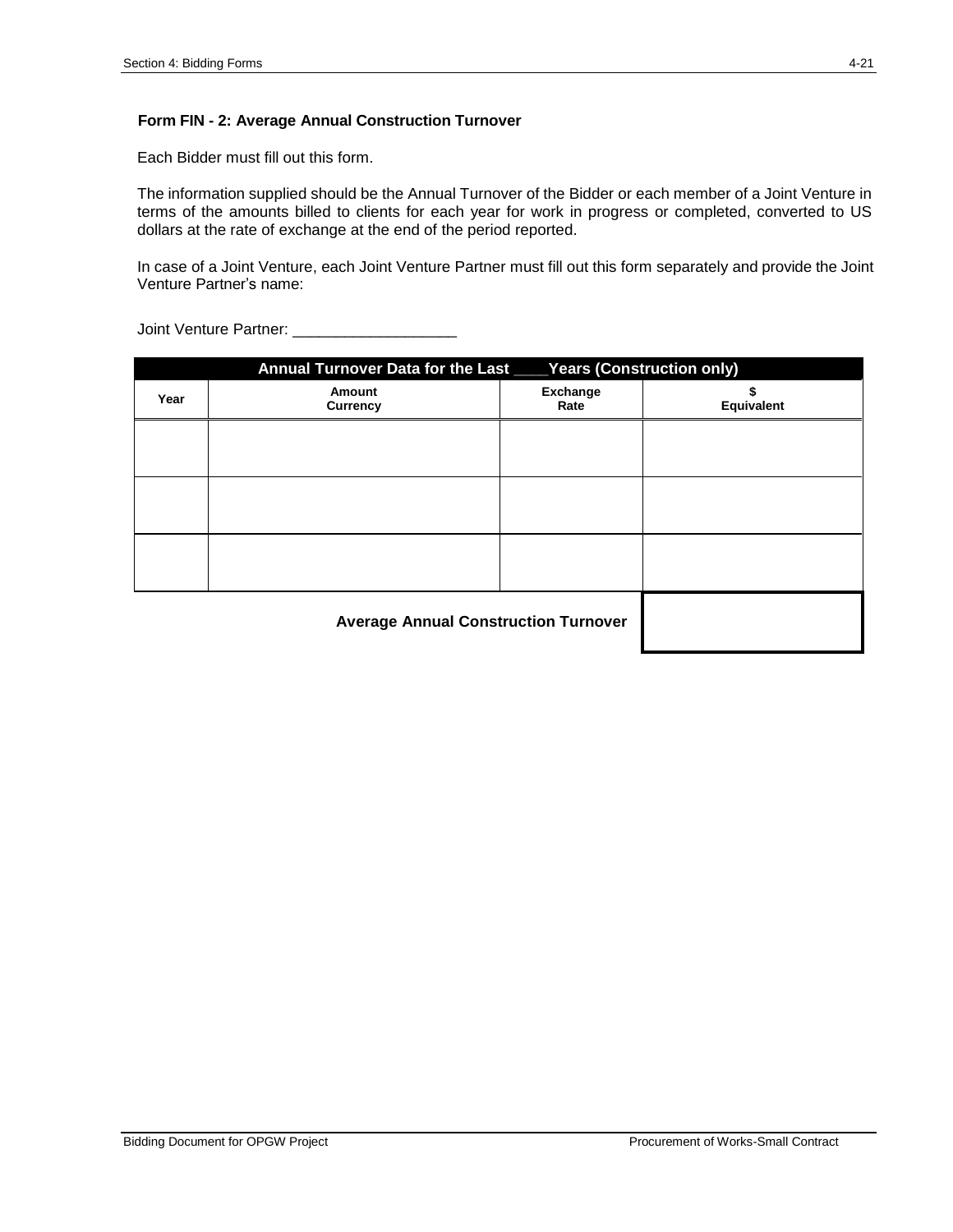### **Form FIN – 3: Availability of Financial Resources**

Bidder must demonstrate sufficient financial resources, usually comprising of Working Capital supplemented by credit line statements or overdraft facilities and others to meet the Bidder's financial requirements for

- (a) its current contract commitments, and
- (b) the subject contract.

In case of a Joint Venture, each Joint Venture Partner must fill out this form separately and provide the Joint Venture Partner's name:

Joint Venture Partner: \_\_\_\_\_\_\_\_\_\_\_\_\_\_\_\_\_\_\_

|     | <b>Financial Resources</b>                 |                        |  |  |  |  |
|-----|--------------------------------------------|------------------------|--|--|--|--|
| No. | Source of financing                        | Amount (\$ equivalent) |  |  |  |  |
|     | Working Capital (to be taken from FIN - 1) |                        |  |  |  |  |
| 2   | Credit Line <sup>a</sup>                   |                        |  |  |  |  |
| 3   | <b>Other Financial Resources</b>           |                        |  |  |  |  |
|     | <b>Total Available Financial Resources</b> |                        |  |  |  |  |

*<sup>a</sup> To be substantiated by a letter from the bank issuing the line of credit.*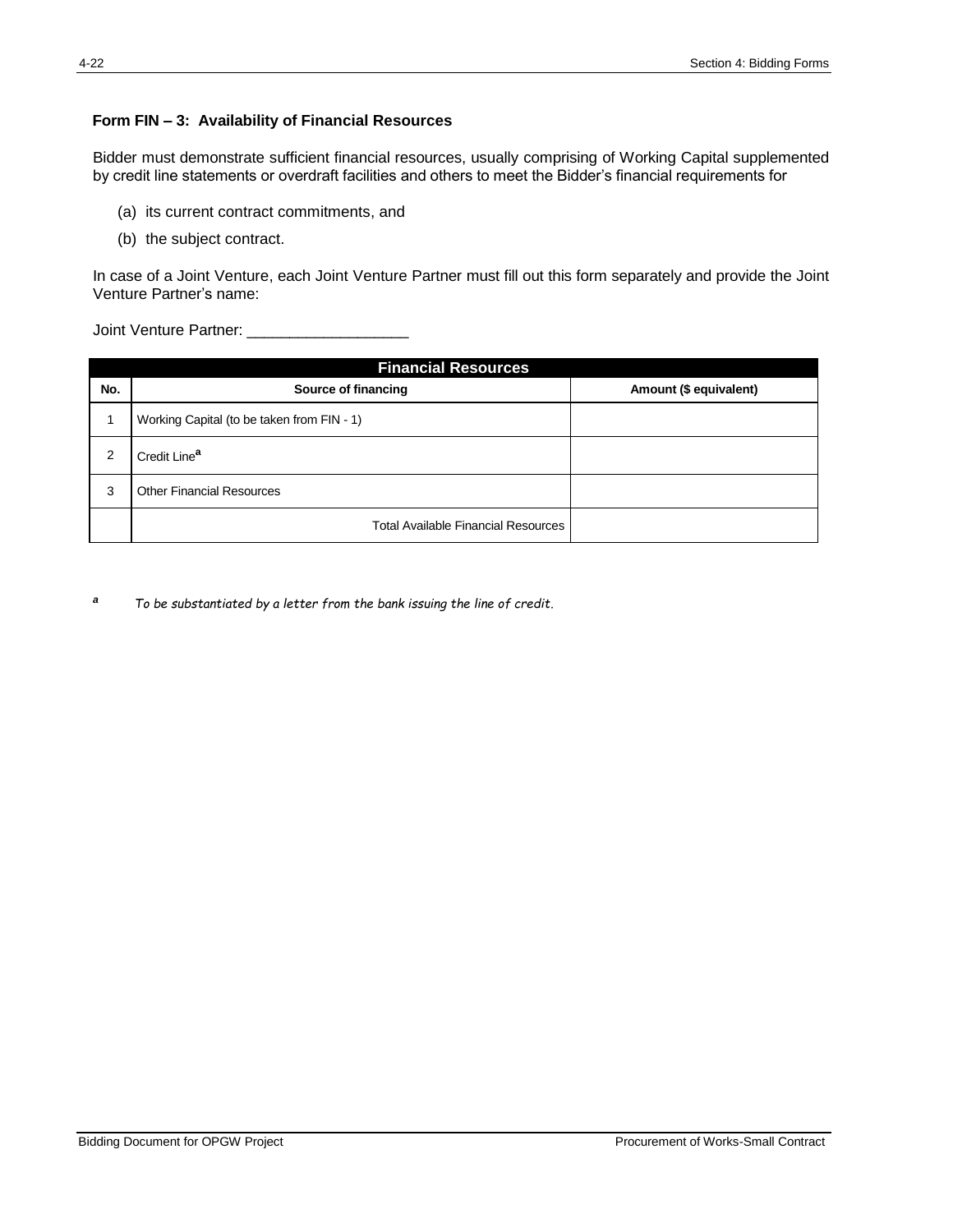### **Form FIN- 4: Financial Resources Requirement**

Bidders (or each Joint Venture partner) should provide information on their current commitments on all contracts that have been awarded, or for which a letter of intent or acceptance has been received, or for contracts approaching completion, but for which an unqualified, full completion certificate has yet to be issued.

In case of a Joint Venture, each Joint Venture Partner must fill out this form separately and provide the Joint Venture Partner's name:

| Joint Venture Partner: |  |
|------------------------|--|
|                        |  |

|     | <b>Current Contract Commitments</b>                                   |                                                 |                                           |                                                        |                                                    |                                                                   |  |
|-----|-----------------------------------------------------------------------|-------------------------------------------------|-------------------------------------------|--------------------------------------------------------|----------------------------------------------------|-------------------------------------------------------------------|--|
| No. | Name of<br>Contract                                                   | Employer's<br>Contact<br>(Address, Tel,<br>Fax) | <b>Contract</b><br><b>Completion Date</b> | Outstanding<br>Contract<br>Value<br>$(X)$ <sup>a</sup> | Remaining<br>Contract<br>Period in<br>months (Y) b | <b>Monthly Financial</b><br><b>Resources Requirement</b><br>(X/Y) |  |
|     |                                                                       |                                                 |                                           |                                                        |                                                    |                                                                   |  |
| 2   |                                                                       |                                                 |                                           |                                                        |                                                    |                                                                   |  |
| 3   |                                                                       |                                                 |                                           |                                                        |                                                    |                                                                   |  |
| 4   |                                                                       |                                                 |                                           |                                                        |                                                    |                                                                   |  |
|     | Total Monthly Financial Requirements for Current Contract Commitments |                                                 |                                           |                                                        |                                                    | <b>\$</b>                                                         |  |

- <sup>a</sup> *Remaining outstanding contract values to be calculated from 28 days prior to the bid submission deadline (\$ equivalent based on the foreign exchange rate as of the same date).*
- b *Remaining contract period to be calculated from 28 days prior to bid submission deadline.*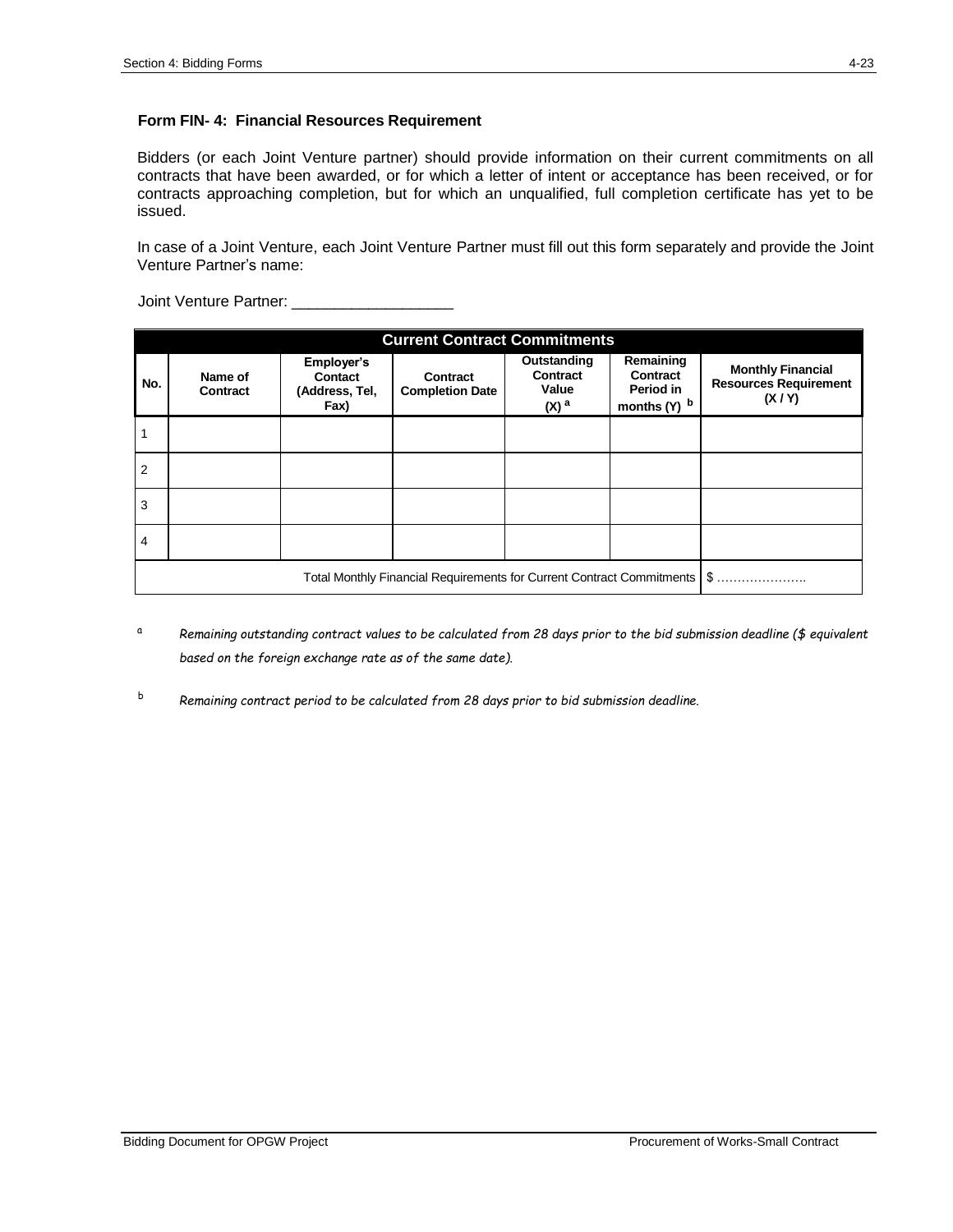### **Form FIN - 5: Self-Assessment Tool for Bidder's Compliance to Financial Resources (Criterion 2.3.3 of Section 3)**

This form requires the same information submitted in Forms FIN - 3 and FIN - 4. All conditions of "Available Financial Resources Net of CCC **≥** Requirement for the Subject Contract" must be satisfied to qualify.

**Form FIN - 5A: For Single Entities**

| For Single<br>Entities:<br>(A) | <b>Total Available</b><br>Financial<br>Resources from<br>$FIN-3$<br>(B) | <b>Total Monthly Financial</b><br><b>Requirement for Current</b><br><b>Contract Commitments</b><br>$(CCC)$ from $FIN - 4$<br>(C) | Available Financial<br><b>Resources Net</b><br>of CCC<br>$D = (B - C)$ | Requirement<br>for the Subject<br>Contract<br>(E) | Results:<br>Yes or No<br>[D must be<br>greater than or<br>equal to $E$<br>(F) |
|--------------------------------|-------------------------------------------------------------------------|----------------------------------------------------------------------------------------------------------------------------------|------------------------------------------------------------------------|---------------------------------------------------|-------------------------------------------------------------------------------|
| (Name of Bidder)               |                                                                         |                                                                                                                                  |                                                                        | . <u>.</u>                                        |                                                                               |

**Form FIN - 5B: For Joint Ventures**

| For Joint<br>Ventures:<br>(A) | <b>Total Available</b><br>Financial<br>Resources<br>from $FIN - 3$<br>(B)                                 | <b>Total Monthly Financial</b><br><b>Requirement for Current</b><br><b>Contract Commitments</b><br>(CCC) from $FIN - 4$<br>(C) | Available<br>Financial<br><b>Resources Net</b><br>of CCC<br>$D = (B - C)$ | Requirement<br>for the Subject<br>Contract<br>(E) | Results:<br>Yes or No<br>[D must be greater<br>than or equal to $E$ ]<br>(F) |
|-------------------------------|-----------------------------------------------------------------------------------------------------------|--------------------------------------------------------------------------------------------------------------------------------|---------------------------------------------------------------------------|---------------------------------------------------|------------------------------------------------------------------------------|
| One Partner:                  |                                                                                                           |                                                                                                                                |                                                                           |                                                   |                                                                              |
| (Name of Partner)             |                                                                                                           |                                                                                                                                |                                                                           |                                                   |                                                                              |
| Each Partner:                 |                                                                                                           |                                                                                                                                |                                                                           |                                                   |                                                                              |
| (Name of Partner 1)           |                                                                                                           |                                                                                                                                |                                                                           |                                                   |                                                                              |
| (Name of Partner 2)           |                                                                                                           |                                                                                                                                |                                                                           |                                                   |                                                                              |
| (Name of Partner 3)           |                                                                                                           |                                                                                                                                |                                                                           |                                                   |                                                                              |
| All partners<br>combined      | $\Sigma$ D = Sum of available financial resources net of<br>current contract commitments for all partners |                                                                                                                                | $\Sigma$ D =                                                              |                                                   |                                                                              |

#### **- Note -**

Form FIN – 5 is made available for use by the bidder as a self-assessment tool, and by the Employer as an evaluation work sheet, to determine compliance with the financial resources requirement as stated in 2.3.3. Failure to submit Form FIN - 5 by the Bidder shall not lead to bid rejection.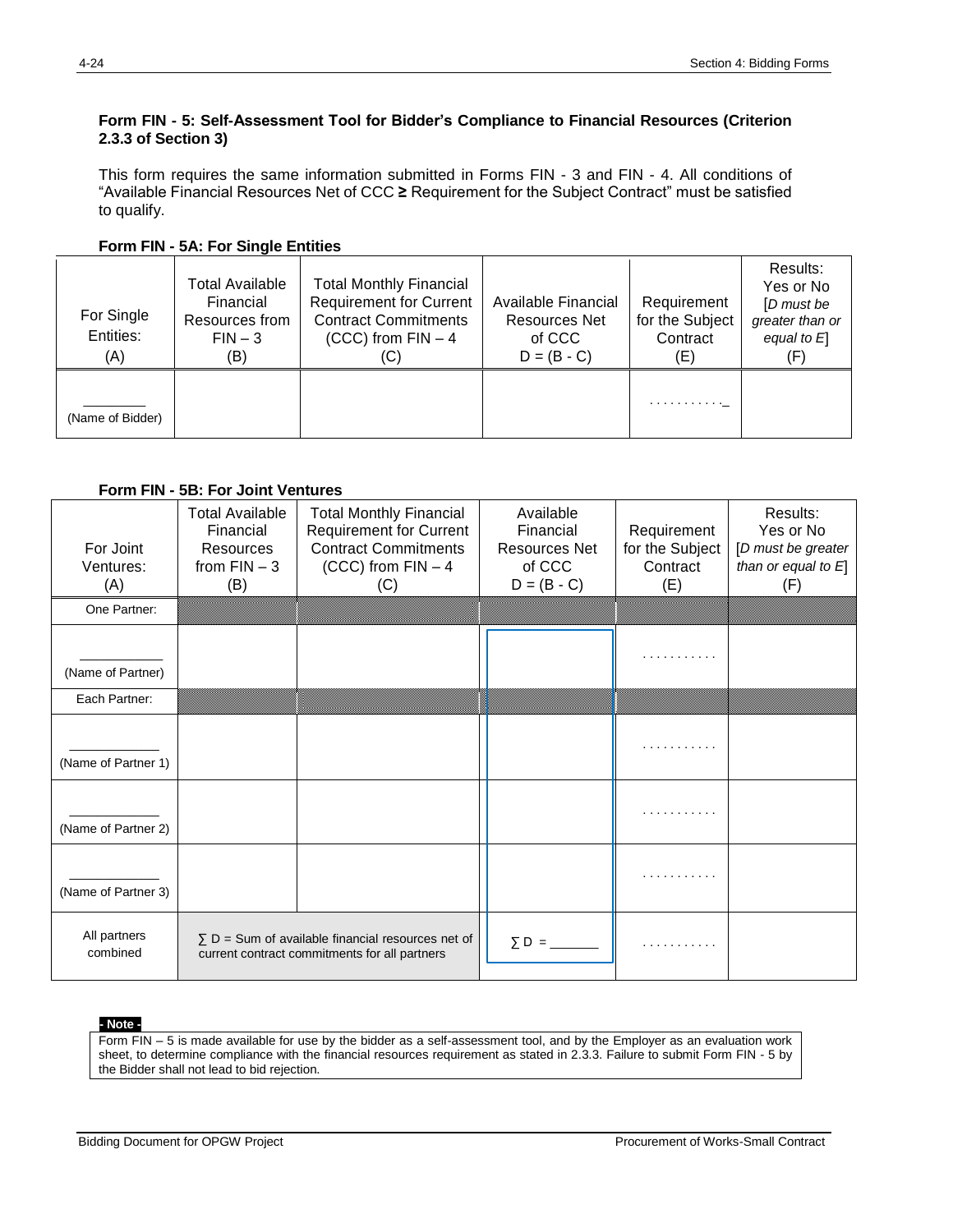### **Form EXP – 1: Contracts of Similar Size and Nature**

Fill up one (1) form per contract.

The exchange rate to be used to calculate the value of the contract for conversion to a specific currency shall be the selling rate of the Borrower's national bank on the date of the contract.

| <b>Contract of Similar Size and Nature</b>                                                              |                                |                                                                                                                                 |  |  |  |  |
|---------------------------------------------------------------------------------------------------------|--------------------------------|---------------------------------------------------------------------------------------------------------------------------------|--|--|--|--|
| Contract No of                                                                                          | <b>Contract Identification</b> |                                                                                                                                 |  |  |  |  |
| <b>Award Date</b>                                                                                       |                                | <b>Completion Date</b>                                                                                                          |  |  |  |  |
| <b>Total Contract Amount</b>                                                                            | \$                             |                                                                                                                                 |  |  |  |  |
| If partner in a Joint Venture<br>or Subcontractor, specify<br>participation of total<br>contract amount | <b>Percent of Total</b>        | Amount                                                                                                                          |  |  |  |  |
| <b>Employer's Name</b><br><b>Address</b><br><b>Telephone/Fax Number</b><br>E-mail                       |                                |                                                                                                                                 |  |  |  |  |
|                                                                                                         |                                | Description of the Similarity in Accordance with Criterion 2.4.1 of Section 3 (Evaluation and<br><b>Qualification Criteria)</b> |  |  |  |  |
|                                                                                                         |                                |                                                                                                                                 |  |  |  |  |
|                                                                                                         |                                |                                                                                                                                 |  |  |  |  |
|                                                                                                         |                                |                                                                                                                                 |  |  |  |  |
|                                                                                                         |                                |                                                                                                                                 |  |  |  |  |
|                                                                                                         |                                |                                                                                                                                 |  |  |  |  |
|                                                                                                         |                                |                                                                                                                                 |  |  |  |  |
|                                                                                                         |                                |                                                                                                                                 |  |  |  |  |